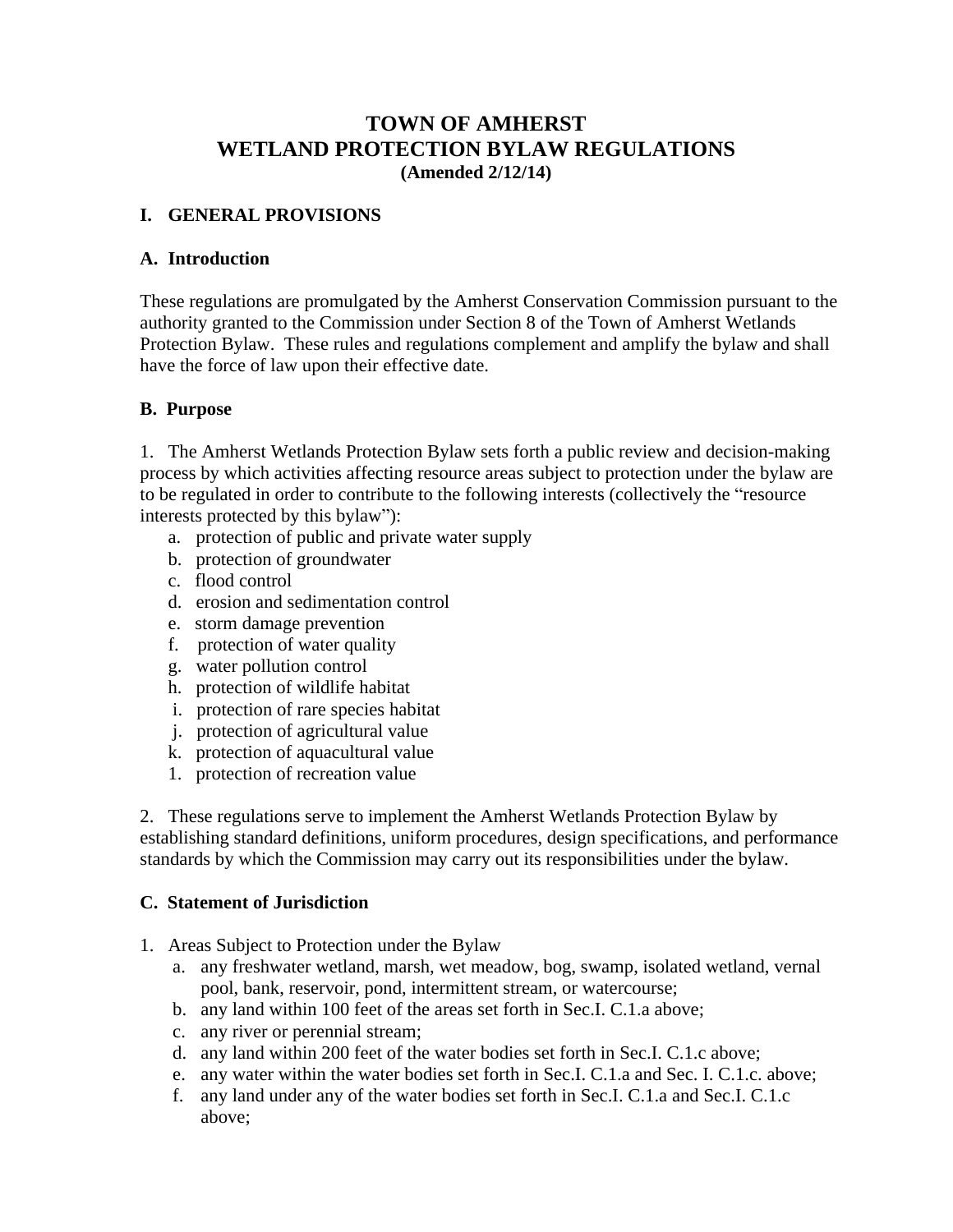- g. any land subject to flooding or inundation by groundwater, surface water, or storm flowage;
- h. any land within 100 feet of any land subject to flooding or inundation as set forth in Sec. I. C.1.g above.
- 2. Activities Subject to Regulation Under the Bylaw
	- a. Any activity proposed or undertaken which constitutes removing, filling, dredging, building upon, degrading, discharging into, or otherwise altering any areas specified in Section I. C.1 above is subject to regulation under the bylaw and requires the filing of a Notice of Intent (NOI).
	- b. Any person desiring to know whether or not a proposed activity or an area is subject to the bylaw may request in writing a determination from the Commission. Such a Request for Determination (RFD) shall be submitted pursuant to Section III. C of these regulations.

#### **D. Exceptions and Variances**

- 1. Conditional Exceptions
	- a. The application and permit required by the bylaw shall not be required for maintaining, repairing, or replacing, but not substantially changing or enlarging, an existing and lawfully located structure or facility used in the service of the public to provide electric, gas, water, telephone, telegraph or other telecommunication services, or sanitary or storm sewers, provided that written notice has been given to the Commission prior to the commencement of work, and provided that the work conforms to performance standards and design specifications in regulations adopted by the Commission.
	- b. The application and permit required by the bylaw shall not be required for work performed for normal maintenance or improvement of land which is lawfully in agricultural use at the time the work takes place, provided that written notice has been given to the Commission prior to commencement of work, and provided that the work conforms to performance standards and design specifications in regulations adopted by the Commission.
	- c. The application and permit required by the bylaw shall not be required for emergency projects necessary for the protection of the health and safety of the public, provided that the work is to be performed by or has been ordered to be performed by an agency of the Commonwealth or a political subdivision thereof, provided that advance notice, oral or written, has been given to the Commission prior to the commencement of the work or within 24 hours after commencement; provided that the work is performed only for the time and place certified by the Commission for the limited purposes necessary to abate the emergency; and provided that within 21 days of commencement of an emergency project a permit application shall be filed with the Commission for review as provided by the bylaw. Upon failure to meet these and other requirements of the Commission, the Commission may, after notice and a public hearing, revoke or modify an emergency project approval and order restoration and mitigation measures.
	- d. The application and permit required by the bylaw shall not be required for exemptions under the Rivers Act (310 CMR 10.58[6]).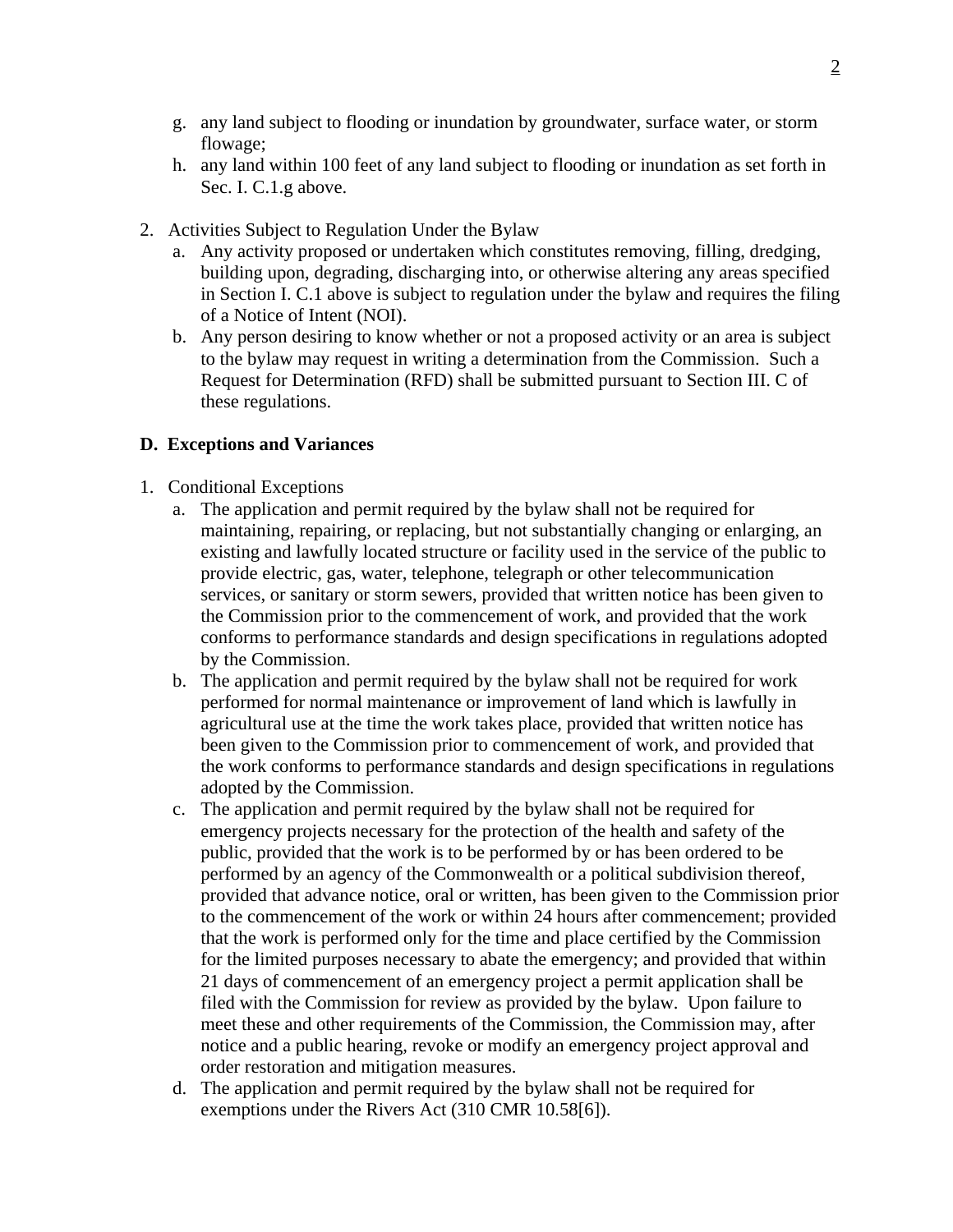- e. Other than stated in this section, the exceptions provided in the Wetlands Protection Act (G.L. Ch. 131 Sec. 40) and regulations (310 CMR 10.00) shall not apply under the bylaw.
- 2. Variances
	- a. The Commission shall have the power, after the filing for a permit and the conduct of a public hearing in accordance with Section III, to grant with respect to a particular project a variance from the terms of the bylaw. A variance will be granted only when the Commission finds, based on clear and convincing evidence adduced by the applicant, that owing to circumstances relating to the soil conditions, hydrological conditions, topography of such land and especially affecting such land but not affecting generally wetlands in the Town, a literal enforcement of the provisions of the bylaw would involve substantial hardship to the applicant. In addition, the applicant must demonstrate that desirable relief may be granted without material detriment to the values protected by the bylaw and without substantially derogating from the intent or purpose of the bylaw. Such variances are intended to be granted only in rare and unusual cases. It shall be the responsibility of the applicant to provide the Commission with any and all information which the Commission may request in order to enable the Commission to ascertain any such material detriment to the values protected by the bylaw. The failure of the applicant to furnish any of the information so requested shall result in the denial of a request for a variance pursuant to this subsection.
	- b. The Commission may impose conditions, safeguards, and limitations in a variance to protect further the interests protected by the bylaw or the intent or purpose of the bylaw.
	- c. A variance shall expire on a date specified by the Commission, not later than three years from the date of issuance of the permit, and may be reestablished only after notice and a new hearing pursuant to this section.

# E. **Burden of Going Forward and Burden of Proof**

- 1. The applicant shall have the burden of going forward by providing credible evidence from a competent source in support of all matters asserted by the applicant in accordance with the burden of proof pursuant to Sec. I. E.2 below.
- 2. The applicant shall have the burden of proving by a preponderance of the credible evidence that the activities proposed in the application will not have a significant or cumulative effect on the values protected by the bylaw. Failure to meet the burden of proof shall be cause for the Commission to deny the application for permit, along with any work or activity proposed herein.

# **II. DEFINITIONS**

1. Activity means any form of draining, dumping, dredging, damming, discharging, excavating, filling, or grading; the erection, reconstruction, or expansion of any buildings or structures; the driving of pilings or erection of walls; the construction or improvement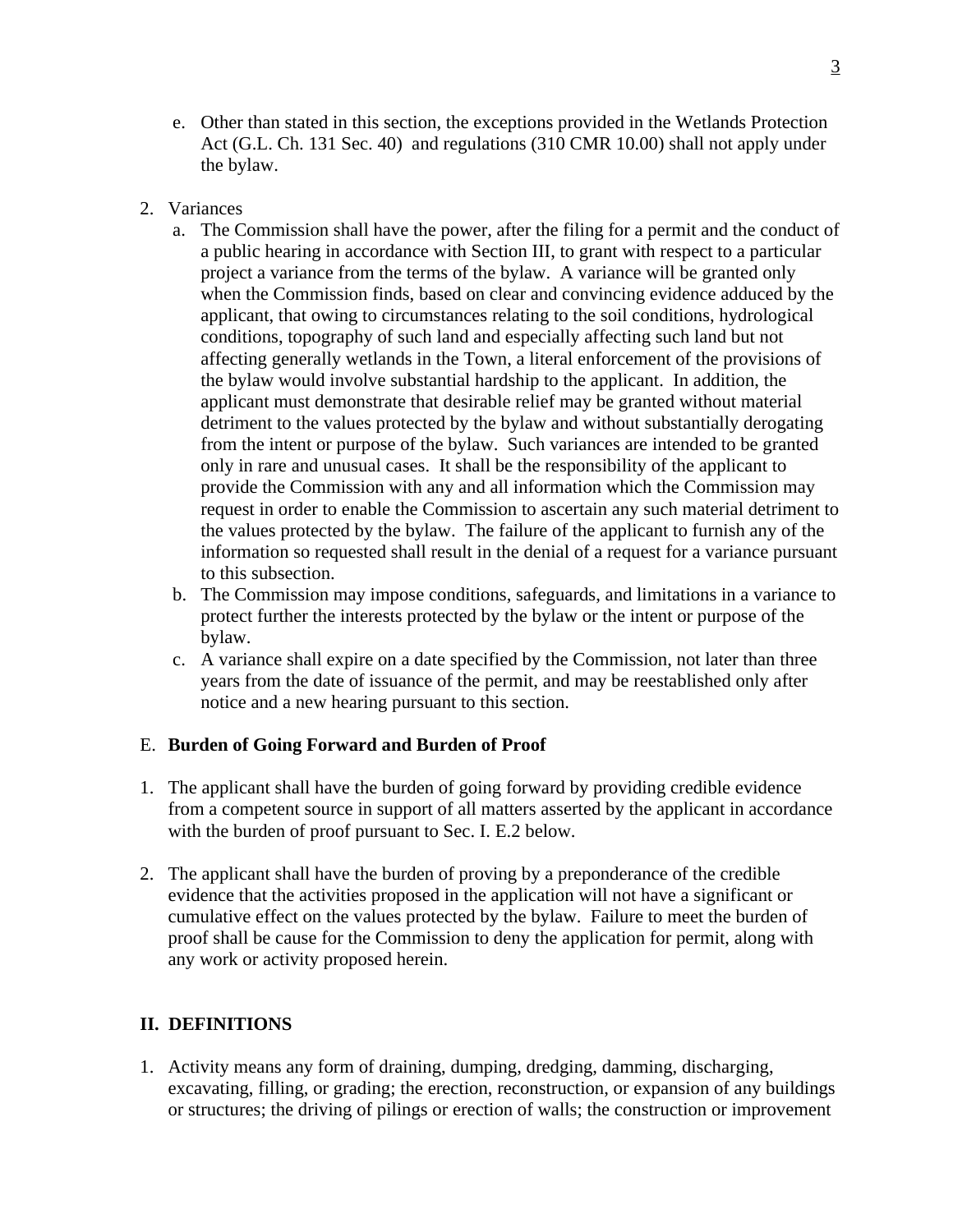of roads and other ways; the changing of runoff characteristics; the intercepting or diverting of ground or surface water; the installation of drainage, sewage, or water systems; the discharging of pollutants; the destruction of plant life; or any other changing of the physical characteristics of land, or of the physical, biological, or chemical characteristics of water.

- 2. Administrative Order. See Enforcement Order.
- 3. Alter means, without limitation, the following actions when undertaken upon or affecting any of the areas subject to protection under the bylaw and listed in Sec. I. C.1 of these regulations:
	- a. Removal, excavation, or dredging of soil, sand, gravel, or aggregate materials of any kind;
	- b. Changing the preexisting drainage characteristics, flushing characteristics, sedimentation patterns, flow patterns, or flood retention characteristics;
	- c. Drainage or other disturbance of water level or water table;
	- d. Dumping, discharging, or filling with any material that may degrade water quality;
	- e. Placing of fill, or removal of material, that would alter elevation;
	- f. Driving of piles or erection of buildings or structures of any kind;
	- g. Placing of obstructions or objects in water;
	- h. Destruction of or significant injury or alteration to wetland vegetation as described and listed in the National Wetlands Inventory 1;
	- i. Changing water temperatures, biochemical oxygen demand, or other physical or chemical characteristics of water;
	- j. Any activities, changes, or work that may pollute any body of water or groundwater.
- 3. Applicant means a person filing an application for a permit, or a person on whose behalf an application is filed.
- 4. Aquaculture means the growing of aquatic organisms under controlled conditions.
- 5. Areas Subject to Flooding means depressions or closed basins which serve as ponding areas for runoff, snowmelt, heavy precipitation, or high ground water which has risen above the ground surface, and areas which flood from a rise in a bordering waterway or water body.
- 6. Area Subject to Protection under the Bylaw means any area specified in Sec. I. C.1 and is used synonymously with Resource Area.
- 7. Bank is defined in 310 CMR 10.54 (2). See also Section IV.A of these regulations.
- 8. Best Available Measures means the most up-to-date technology or the best designs, measure, or engineering or bioengineering practices that have been developed and that are commercially available.
- 9. Bog is defined in the Wetlands Protection Act [G.L. Ch. 131 Sec.40(6)]. See also Sec. IV. B of these regulations.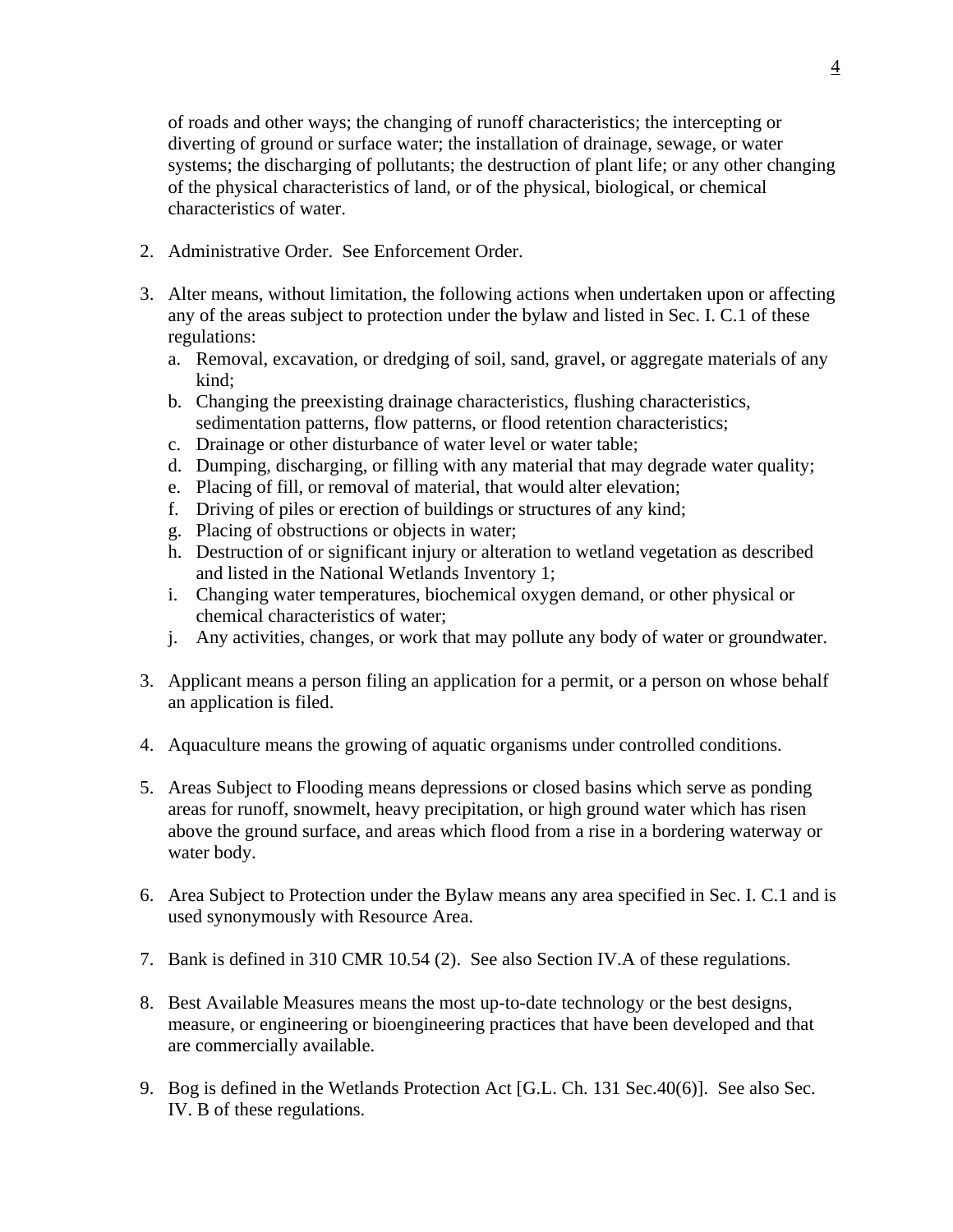- 10. Bordering means touching.
- 11. Bordering Vegetated Wetland (BVW) is defined in 310 CMR 10.55(2).
- 12. Boundary means the boundary of a Resource Area.
- 13. Breeding Area means any area used by wildlife for courtship, mating, nesting, or other reproductive activity, and rearing of young.
- 14. Buffer Zone means that area of land extending 100 feet horizontally from the boundary of any Resource Area.
- 15. Bylaw means the Amherst Wetlands Protection Bylaw.
- 16. Certificate of Compliance means a written determination by the Commission that the proposed work or a portion thereof has been completed in accordance with a Permit.
- 17. Conditions means those requirements set forth in a written Permit issued by the Commission for the purpose of permitting, regulating, or prohibiting any activity that removes, fills, dredges, builds upon, or alters any Resource Area.
- 18. Conservation Commission or Commission means that body comprised of members lawfully appointed pursuant to MGL Ch. 40 Sec. 8C.
- 19. Date of Issuance means the date an Order is mailed, as evidenced by a postmark or the date it is hand delivered.
- 20. Date of Receipt means the date of delivery to an office, home, or usual place of business by mail or hand delivery.
- 21. Department means the Massachusetts Department of Environmental Protection (DEP).
- 22. Determination (of Applicability) means a written finding by the Commission as to whether an area or an activity is subject to the jurisdiction of the bylaw.
- 23. Determination of Significance means a written finding by the Commission, after a public hearing, that the area on which the proposed work is to be done, or which the proposed work will alter, is significant to one or more of the interests identified in the Bylaw. A Notification of Non-Significance means a written finding by the Commission, after a public hearing, that the area on which the proposed work is to be done, or which the proposed work will alter, is not significant to any of the interests of the bylaw.
- 24. Dredge means to deepen, widen, or excavate, either temporarily or permanently.
- 25. Enforcement Order means a written notice issued by the Commission requiring the cessation of all activities that are in violation of M.G.L. Ch. 131 Sec. 10 or of the bylaw.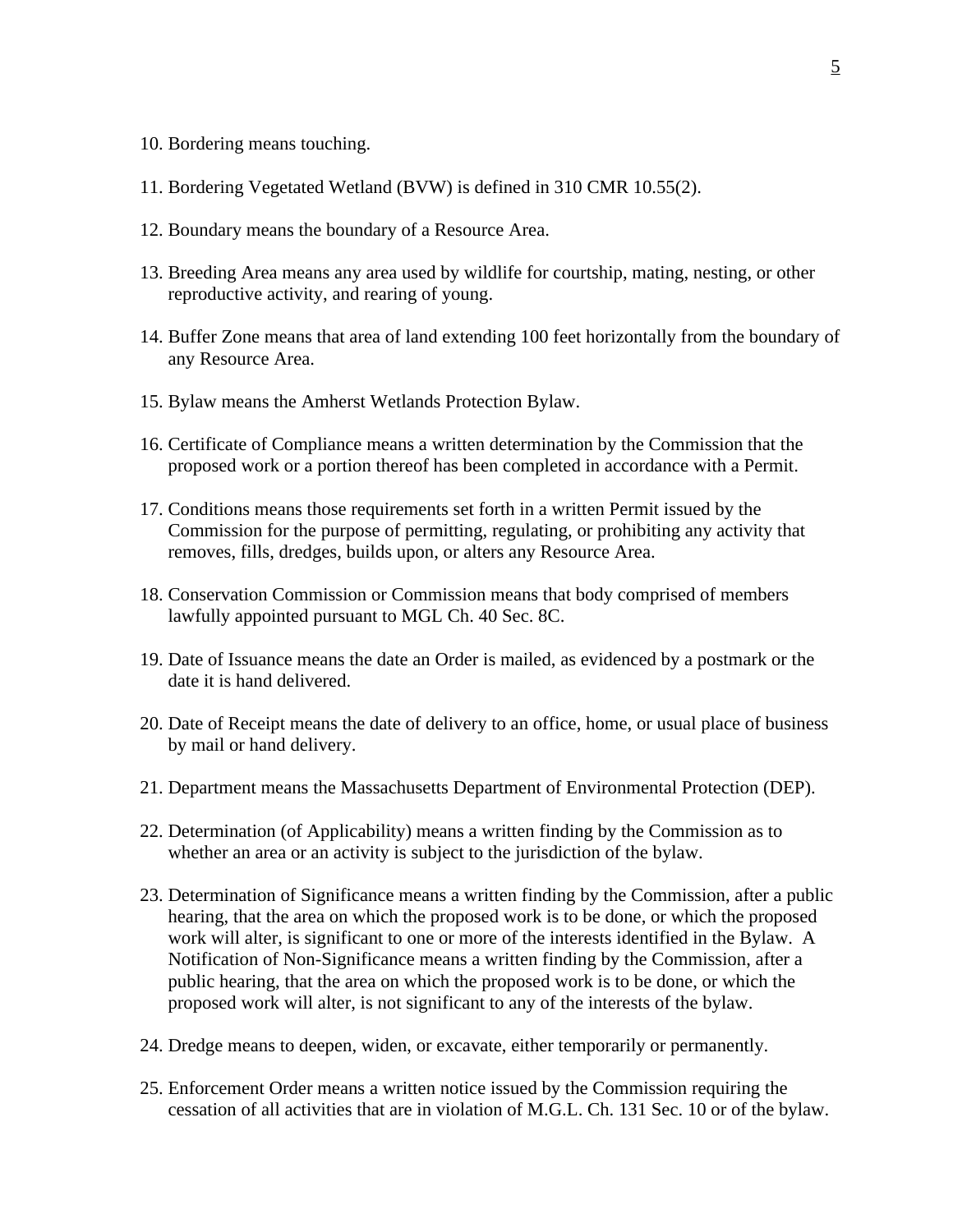- 26. Erosion Control means the prevention of the detachment or movement of soil or rock fragments by water, wind, ice, or gravity.
- 27. Extension Permit means a written permission issued by the Commission extending the time within which an authorized activity shall be completed.
- 28. Fill means to deposit any material so as to raise an elevation, either temporarily or permanently.
- 29. Flood Control means the prevention or reduction of flooding and flood damage.
- 30. Groundwater Supply means water below the earth's surface in the zone of saturation.
- 31. Interest means the resource values (collectively, the "interests protected by the bylaw") specified in Sec. I. B of these regulations.
- 32. Issuing Authority means the Conservation Commission.
- 33. Lake means any open body of fresh water with a surface area of 10 acres or more, and shall include great ponds.
- 34. Land in Agricultural Use is defined in 310 CMR 10.04, under "Agriculture."
- 35. Land Subject to Flooding or Inundation by groundwater or surface water means land within the 100-year Flood Plain.
- 36. Land Under Water Bodies means the bottom or land under the surface of any lake, river, pond, perennial or intermittent stream, or watercourse.
- 37. Majority means more than half of the members of the Commission then in office.
- 38. Marsh is defined in M.G.L. Ch. 131 Sec.40 (10). See also Sec. IV. B of these regulations.
- 39. Mitigation means rectifying an adverse impact by repairing, rehabilitating, or restoring the affected Resource Area or compensating for an adverse impact by enhancing or providing replacement resource areas.
- 40. Non-transient Macro-organisms means animals visible to the naked eye, including but not limited to: *Eubrachiopods, Isopods, Amphipods*, and *Pisidiid* clams.
- 41. Notice of Intent (NOI) means the written Application for Permit filed by any person intending to remove, fill, dredge, or alter any Area Subject to Protection under the Massachusetts Wetlands Protection Act (M.G.L. Ch. 131, Sec.40) or the bylaw.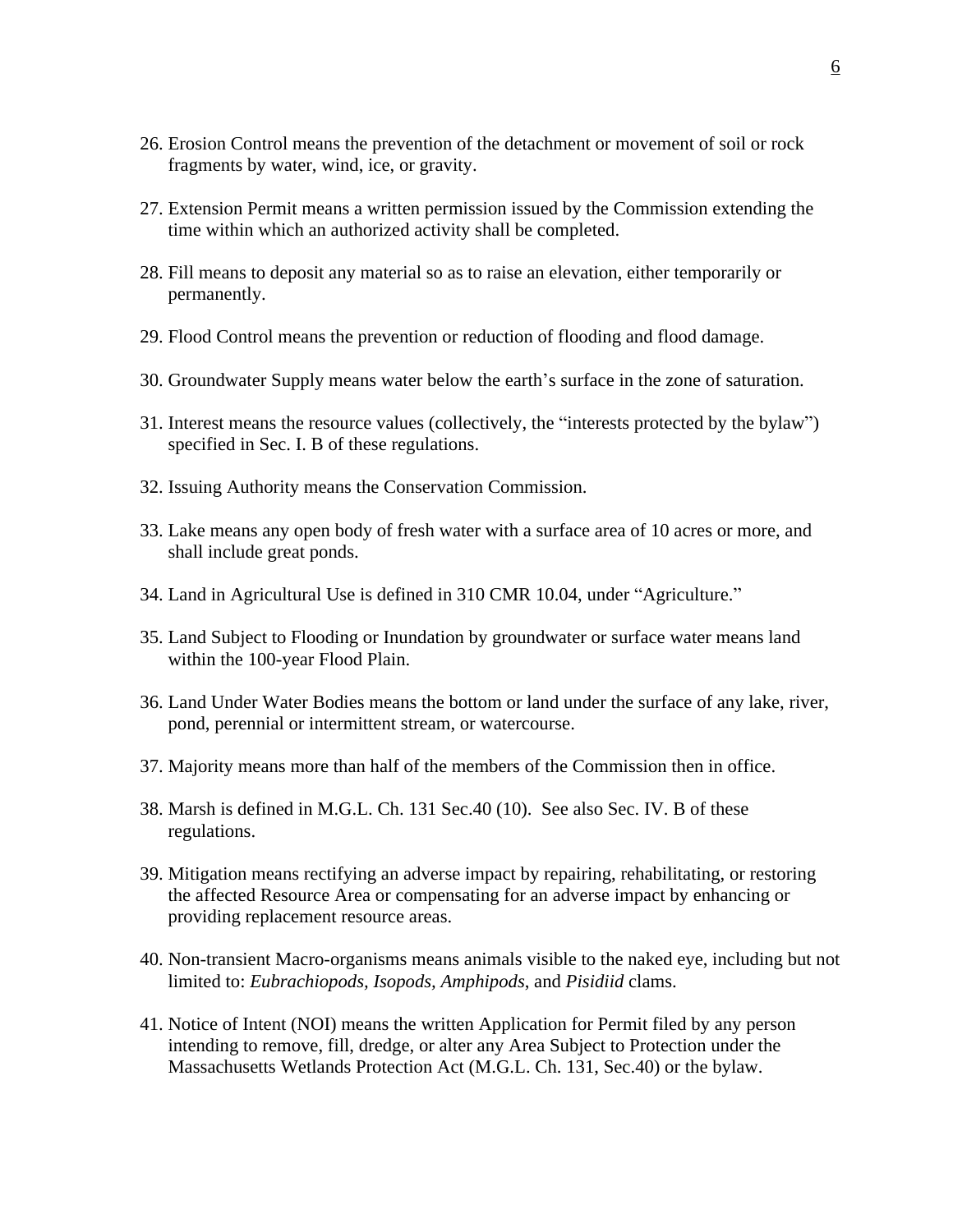- 42. Obstructions or Objects in Water means but is not limited to debris, dams, weirs, sluice gates, docks, bulkheads, pilings, and floats.
- 43. Order of Conditions means the written document issued by the Commission containing conditions which regulate or prohibit an activity in a Resource Area Subject to Protection under the Wetlands Protection Act or the bylaw.
- 44. Owner means the person who own the property upon which the activity(ies) are proposed.
- 45. Parties in Interest means all abutters as determined from the most recent records of the Assessor, all owners of land directly across a body of water (including those persons in another municipality), and all abutters to abutters within 300 feet of the property line of the owner.
- 46. Permit means the document issued by the Commission containing conditions which regulate or prohibit an activity under the bylaw. The Commission in an appropriate case may combine the Permit or other action on an application issued under the bylaw with the Order of Conditions issued under the Wetlands Protection Act (M.G.L. Ch. 131, Sec. 40).
- 47. Person means any individual, group of individuals, association, partnership, corporation, company, business organization, trust, estate, the Commonwealth or political subdivision thereof to the extent subject to town bylaws, administrative agency, public or quasipublic corporation or body, the Town of Amherst, or any other legal entity, its legal representatives, agents, or assigns.
- 48. Plans mean such data, maps, engineering drawings, calculations, specifications, schedules, and other materials, if any, deemed necessary by the Commission to describe the area and the activity; to determine the applicability of the bylaw; or to determine the impact of the proposal upon the interests identified in the bylaw.
- 49. Pond means any open body of fresh water, either naturally occurring or man-made, which has standing water due to natural causes at least once each year. Basins or lagoons which are part of waste water treatment plants shall not be considered ponds, nor shall swimming pools or other impervious man-made retention or detention basins.
- 50. Prevention of Pollution means the prevention or reduction of contamination of surface or groundwater.
- 51. Private Water Supply means any source or volume of surface or groundwater demonstrated to be in any private use or demonstrated to have a potential for private use.
- 52. Protection of Fisheries means protection of the capacity of a Resource Area to prevent or reduce contamination or damage to fish, and to serve as their habitat and nutrient source. Fish includes all species of freshwater finfish.
- 53. Public Water Supply means any source or volume of surface or groundwater demonstrated to be in public use or approved for water supply pursuant to M.G.L.. Ch.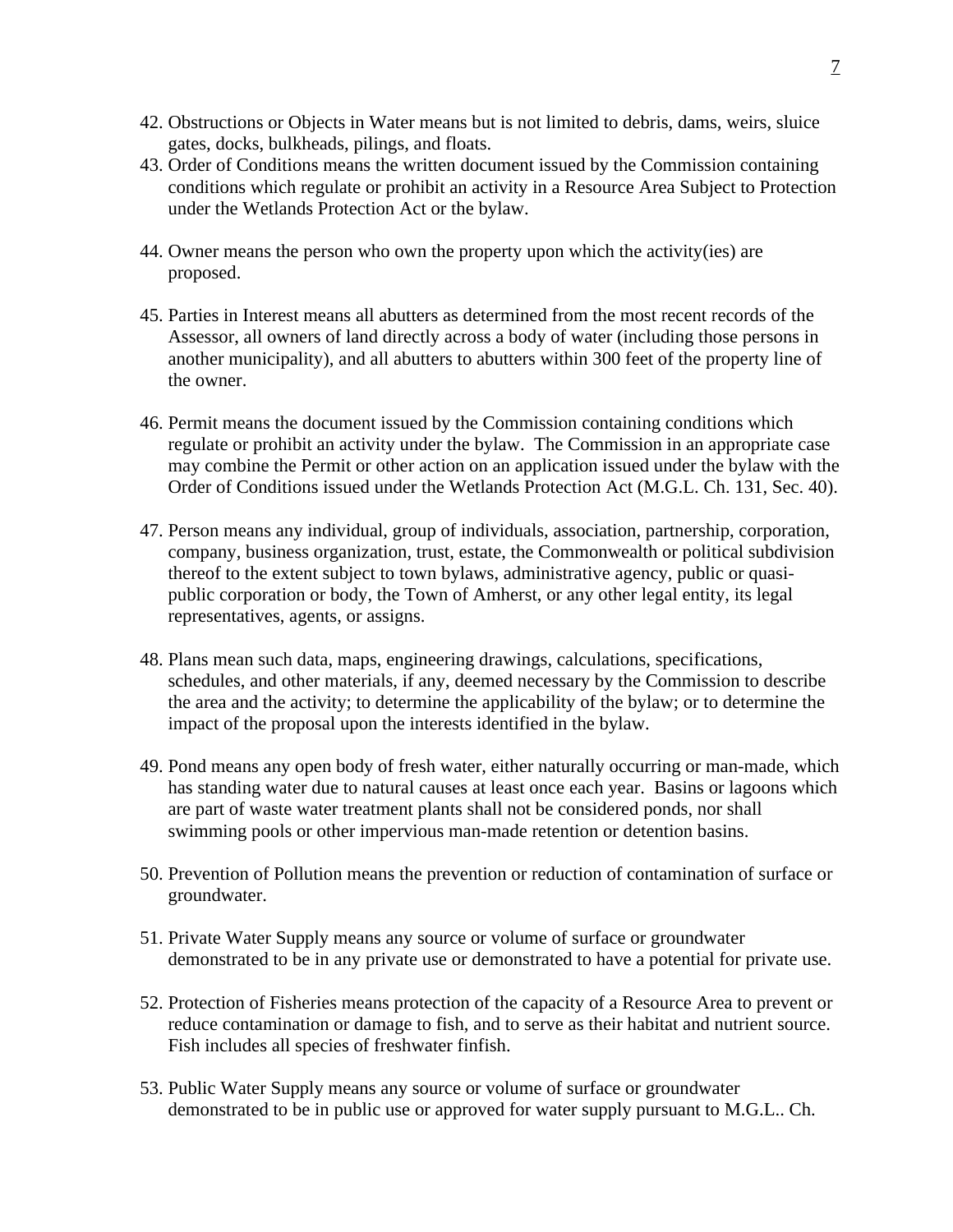111, Sec.160 by the Division of Water Supply or the DEP, or shown to have a potential for public use.

- 54. Quorum means the majority of the duly appointed members of the Commission that when duly assembled is legally empowered to transact business.
- 55. Rare Species Habitat means those areas designated in the most recent map of estimated habitats of rare wildlife and certified vernal pools.
- 56. Remove means to take away any type of material, thereby changing an elevation, either temporarily or permanently.
- 57. Request for Determination (of Applicability) means a written request made by any person to the Commission for a determination as to whether an area or activity is subject to the bylaw.
- 58. Reservoir means a body of water impounded for purposes of municipal water supply.
- 59. Resource Area means any area specified in Sec. I C.1 and is synonymous with Area Subject to Protection Under the Bylaw.
- 60. River means any naturally flowing body of water that empties to any ocean, lake, pond, or river, and which flows throughout the year.
- 61. Riverfront Area is defined in 310 CMR 10.58(2).
- 62. Seasonal Wetland is an isolated depression or closed basin which temporarily confines water during periods of high water table or high input from spring runoff, snowmelt, or heavy precipitation, which supports populations of non-transient macro-organisms and provides breeding habitat for select species of amphibians. Cf. Vernal Pool.
- 63. Sedimentation Control means the prevention or reduction of the collection or concentration of sand, soil, or rock fragments by the action of water, wind, ice, or gravity.
- 64. Select Species of Amphibians means species of amphibians which depend upon vernal pools (seasonal wetlands) for breeding habitat, including but not limited to mole salamanders (*Ambystoma maculatum, A. jeffersonianum, A. laterale, A. opacum*); fourtoed salamanders (*Hemidactylium scutatum*); eastern spadefoot toads (*Scaphiopus holbrookii*); American and Fowler's toads (*Bufo a. americanus* and *B. woodhousii fowleri*); spring peepers (*Hyla c. crucifer*); gray treefrogs (*Hyla versicolor*); and wood frogs (*Rana sylvatica*).
- 65. Significant means plays a role.
- 66. Storm Damage Prevention means the prevention of damage caused by water from storms, including but not limited to: erosion and sedimentation; damage to vegetation, property, or buildings; or damage caused by flooding, waterborne debris, or waterborne ice.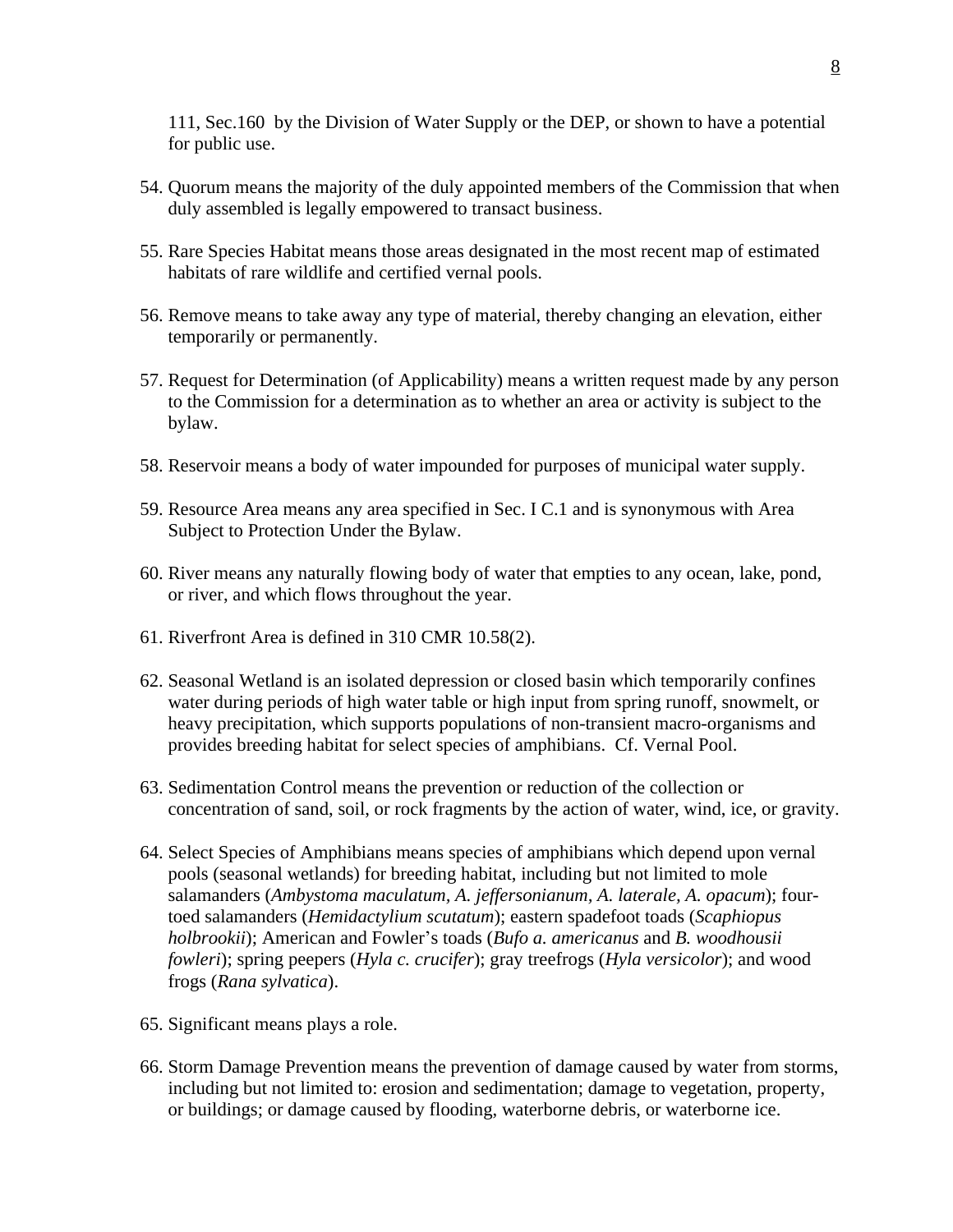- 67. Storm Flowage means any inundation caused by a storm up to and including the 100-year flood
- 68. Stream means any body of running water, including brooks and creeks, which moves in a definite channel in the ground due to the hydrologic gradient. A portion of a stream may flow through a culvert or beneath a bridge. A stream may be intermittent (discontinuous) or ephemeral (does not flow throughout the year). A stream does not necessarily drain an upgradient wetland.
- 69. Swamp is defined in M.G.L. Ch. 131, Sec.40(8). See also Sec. IV. B of these regulations.
- 70. Town means the Town of Amherst.
- 71. Vernal Pool means a pool or pond which is a confined basin or depression which, at least in most years, holds water for a minimum of two (2) continuous months during the spring or summer, which is free of adult fish populations, and supports select species of amphibians and/or non-transient macro-organisms. Cf. Seasonal Wetland.
- 72. Watercourse means a stream wholly or partially man-made.
- 73. Wetlands is defined in the Wetlands Protection Act, M.G.L. Ch. 131, Sec. 40.
- 74. Wet Meadow is defined in the Wetlands Protection Act, M.G.L. Ch. 131, Sec. 40. See also Sec. IV. B of these regulations.
- 75. Wildlife means any non-domesticated native mammal, bird, reptile, amphibian, fish, mollusk, arthropod, or other invertebrate.
- 76. Work means the same as activity.

#### **III. PROCEDURES**

#### *A.* **Time Periods**

All time periods of ten days or less specified in the bylaw and in these regulations shall be computed upon business days only. In the case of a Determination or Permit, such period shall commence on the first day after the date of issuance and shall end at the close of business on the tenth business day thereafter. All other time periods specified in the bylaw and these regulations shall be computed on the basis of calendar days, unless the last day falls on a Saturday, Sunday, or legal holiday, in which case the last day shall be the next business day following.

#### *B.* **Abutter Notification**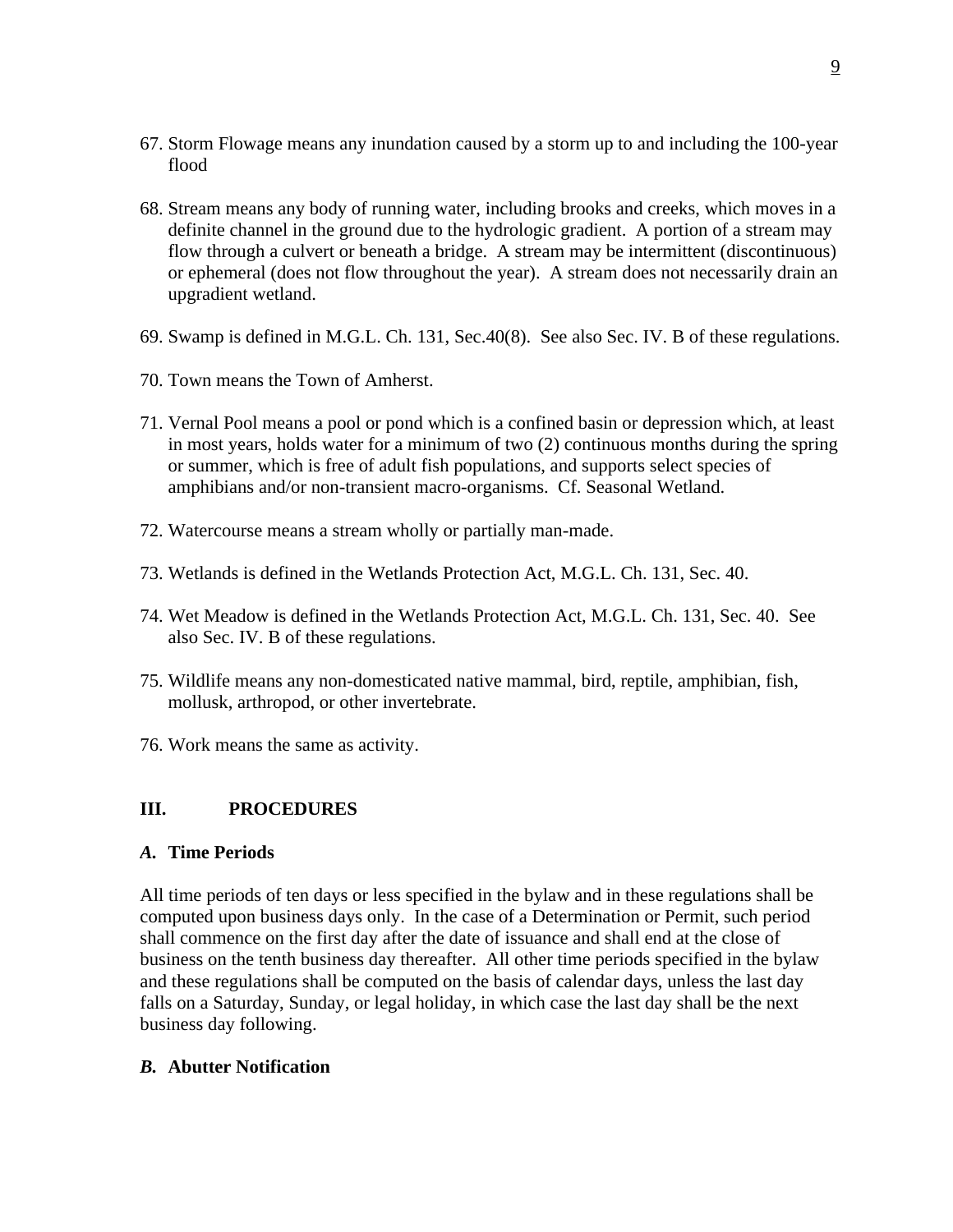Concurrent with the filing of the Request for Determination or the Notice of Intent, the applicant also shall provide notification to all abutters and any property owners within 300 feet of the property line of the land where the delineation or activity is proposed including properties separated from that land by a public or private street or a body of water. The applicant shall provide notification at the mailing addresses shown on the most recent applicable tax list from the municipal assessor. Notification shall be at the applicant's expense. The notification shall state where copies of the Request for Determination or the Notice of Intent may be examined or obtained and where information on the date, time, and location of the public hearing may be obtained. The applicant shall notify abutters by certified mail (return receipt requested), or certificates of mailing, or hand delivery. Mailing at least seven days prior to the public hearing shall constitute timely notice. The applicant shall present the certified mail or certificates of mailing receipts for all abutters at the beginning of the public hearing. The presentation of the receipts for all abutters identified on the tax list shall constitute compliance with abutter notification requirements. The Conservation Commission shall determine whether the applicant has complied with abutter notification requirements.

#### *C.* **Actions by Conservation Commission**

Where the bylaw states that a particular action (except receipt of a Request for Determination or Application for Permit) is to be taken by the Commission, that action is to be taken by more than half the members present at a meeting of at least a quorum. Where the bylaw states that a permit or notification shall be issued by the Commission, that action is to be taken by a majority of the members then in office, who need not convene as a body in order to sign said permit or notification, provided they met pursuant to the Open Meeting Law (G.L. Ch. 39 Sec. 23A-23C) when voting on the matter.

#### *D.* **Determination of Applicability**

- 1. Request for Determination of Applicability
	- a. Any person who desires a determination as to whether the bylaw applies to an area or activity may submit to the Commission by certified mail or hand delivery two copies of a Request for Determination of Applicability. The Request for Determination shall include such data and plans as are required by the Commission.
	- b. Any person filing a Request for Determination with the Commission shall at the same time give written notice thereof, by certified mail (return receipt requested), or certificates of mailing, or hand delivery, to all parties in interest, including abutters (including owners of land directly opposite any public or private street or way) and abutters to the abutters within 300 feet of the property line of the applicant (including any in another municipality or across a body of water). The notice shall enclose a copy of the Request with plans, or shall state where copies of plans may be examined and obtained by parties in interest. Any person filing a Request for Determination shall also comply with the Notice requirements in Sec. III.F.
	- c. When a person requesting a Determination is other than the owner, the Request, the notice of the hearing, and the Determination itself shall be sent by the Commission to the owner as well as to the person making the Request, and the applicant shall supply the Commission with the name and current address of the owner.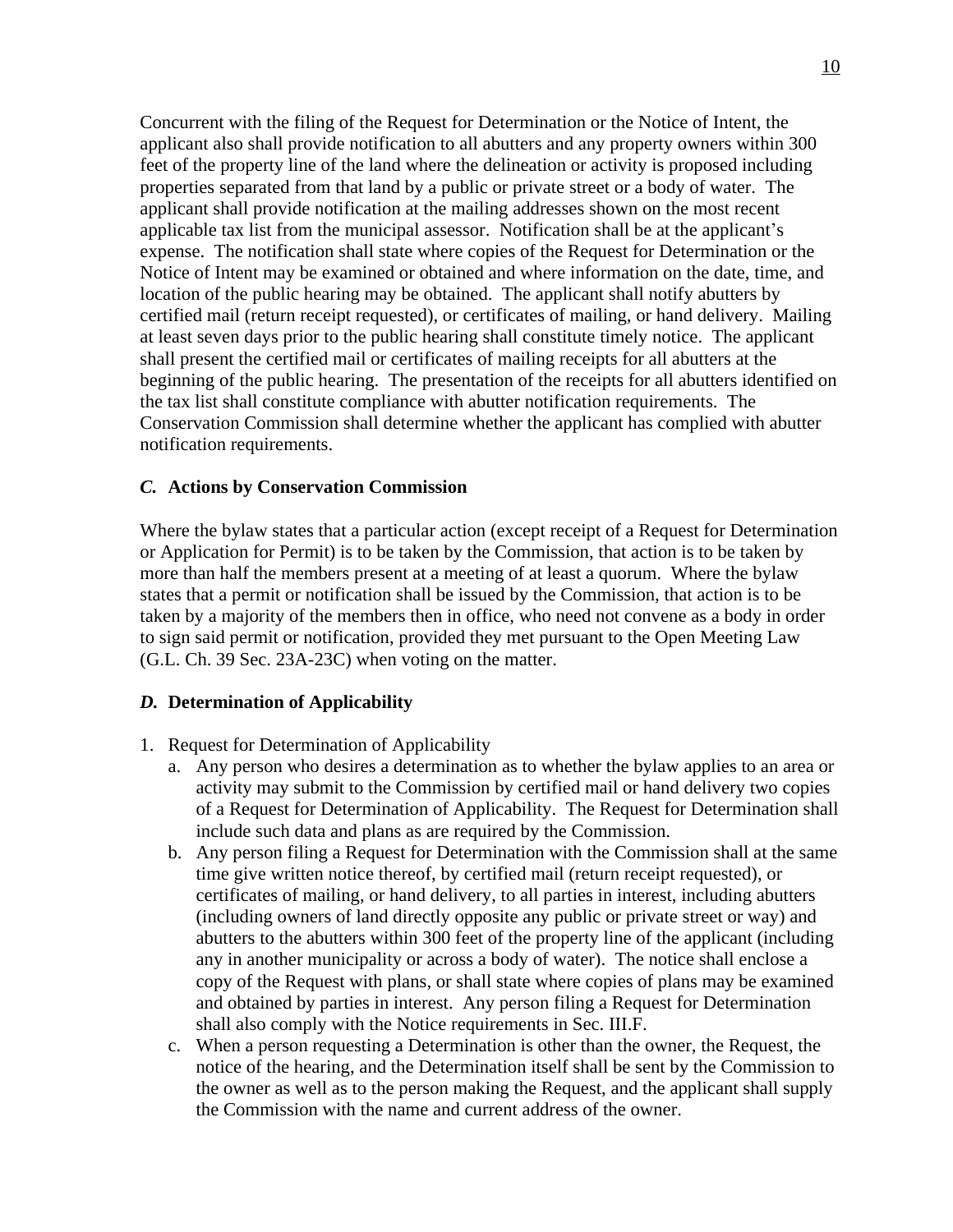- 2. Determination of Applicability
	- a. Within 21 days after the date of receipt of a completed Request for Determination of Applicability, the Commission shall hold a public hearing on the Request. Notice of the time and place of the public hearing at which the Determination will be made shall be given by the Commission at the expense of the person making the Request not less than five business days prior to such hearing, by publication in a newspaper of general circulation in the Town.
	- b. At the public hearing the Commission will determine: Positively: that the area or activity is subject to the jurisdiction of the bylaw; or Negatively: that the area or activity is not subject to the jurisdiction of the bylaw.
	- c. The Determination shall be signed by a majority of the Commission and shall be sent by the Commission to the person making the Request and the owner within 21 days of the close of the public hearing or any continuance thereof.
	- d. A Determination shall be valid for three years from the date of issuance.
	- e. In the event of a positive Determination, an Application for Permit shall be filed for any activity subject to jurisdiction of the bylaw, and all of the procedures set forth in Section III relative to such applications shall apply.
	- f. Public hearings may be continued as follows:
		- i. with the consent of the applicant, to an agreed-upon date, which shall be announced at the hearing; or

ii. with the consent of the applicant for a period not to exceed 21 days after the submission of a specified piece of information or the occurrence of a specified action. The date, time, and place of said continued hearing shall be publicized in accordance with the bylaw, and notice shall be sent to any person at the hearing who so requests in writing.

# **E. Application for Permit (Notice of Intent, or NOI)**

- 1. Any person who proposes work that will remove, fill, dredge, build upon, or alter any resource area shall submit an Application for Permit and other application materials in accordance with the submittal requirements set forth in Sections III and V of these regulations.
- 2. The applicant for a Permit shall have the burden of proving by a preponderance of the credible evidence that the work proposed in the Permit Application will not have unacceptable significant or cumulative effect upon the resource area values protected by the bylaw. Failure to provide adequate evidence to the Commission supporting this burden shall be sufficient cause for the Commission to deny a permit or grant a permit with conditions.
- 3. If the Commission determines that an application is incomplete or improper, it shall notify the applicant within 21 days of the date of receipt. The Commission may:
	- a. return the application, in which case all required time periods for application processing will be terminated;
	- b. require additional information or materials be submitted within a specified period of time which shall be no later than the date of the scheduled public hearing;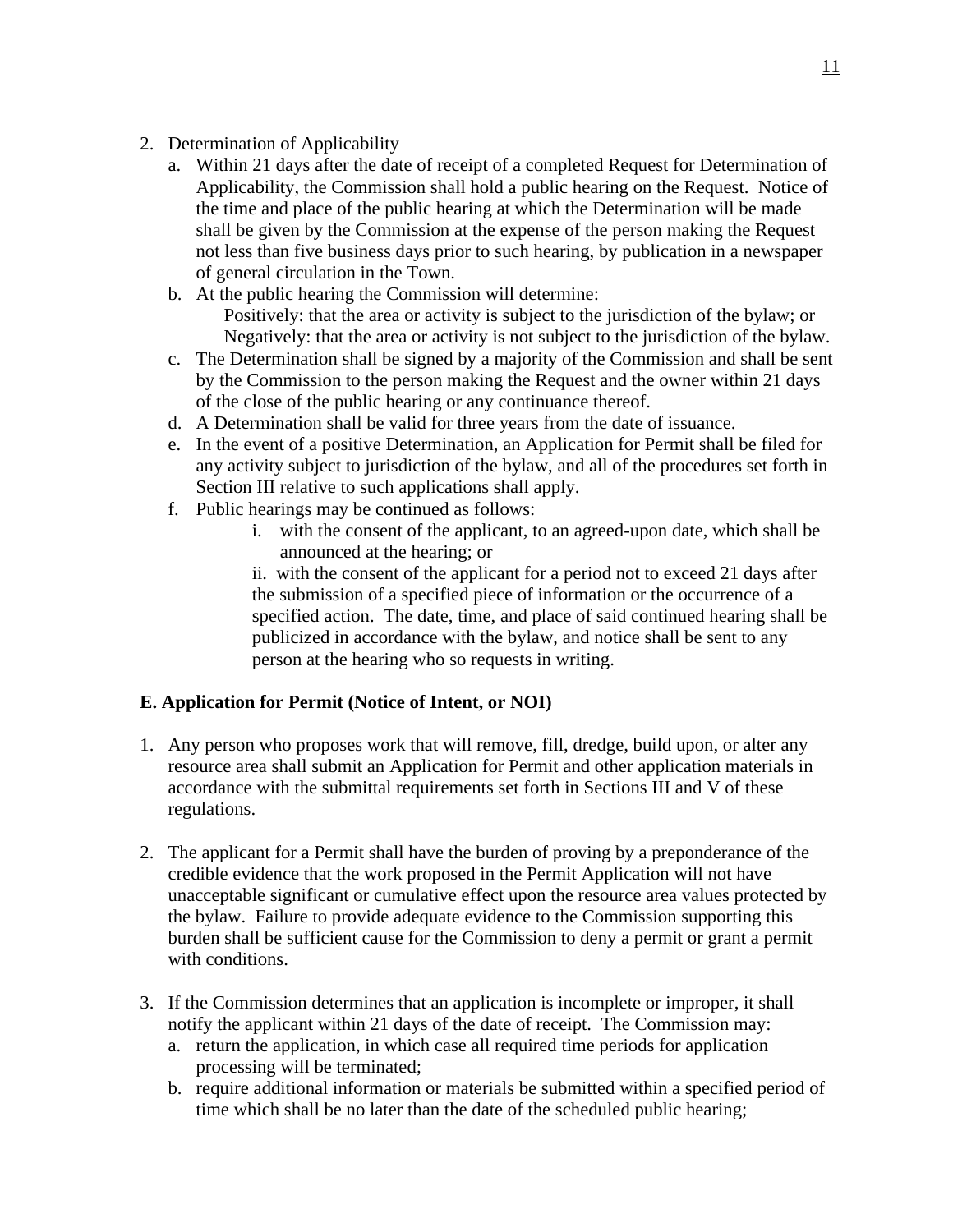- c. continue the public hearing, at the applicant's expense, for a period to be determined by the Commission.
- 4. The Commission may accept as the application and plans under the bylaw the Notice of Intent and plans filed under the Wetlands Protection Act, M.G.L. Ch. 131, Sec. 40.
- 5. The person making an Application for Permit shall send by certified mail (return receipt requested), or certificates of mailing, or delivery by hand notice of the time and place of the public hearing or state where this information may be obtained to the owner, to all parties in interest, including abutters (including owners of land directly opposite any public or private street or way) and abutters to the abutters within 300 feet of the property line of the applicant (including any in another municipality or across a body of water) at least seven days prior to the hearing date. The notice shall state where copies of the Application may be examined and obtained by parties in interest.
- 6. Any person who purchases, inherits, or otherwise acquires real estate upon which work has been done in violation of the provisions of the bylaw or in violation of any permit issued pursuant to the bylaw shall forthwith comply with any order to restore said land to its condition prior to said violation.
- 7. When a person filing an application is other than the owner, the application, the notice of the hearing, and the findings themselves shall be sent by the Commission to the owner as well as to the person filing the application, and the applicant shall supply the Commission with the name and current address of the owner confirmation of notification by certified mail.
- 8. Upon receipt of the application materials referred to in subsection D.1 above, the Commission shall issue a file number for the application. The designation of a file number shall not imply that the plans and supporting documents have been judged adequate for the issuance of a Permit but only that the minimum submittal requirements have been filed.
- 9. In the event that only a portion of a proposed activity lies within a Resource Area, all aspects of the activity shall be described in the detail called for, including without limitation a description and calculation of peak flow and estimated water quality characteristics of any drainage discharge from a point source (whether closed or open channel) outside a Resource Area.
- 10. Notwithstanding the foregoing, if the Commission determines that an activity outside a Resource Area has in fact altered a Resource Area, it may require an application including such plans, supporting calculations, and other documentation as are necessary to describe the entire activity.

# *F.* **Public Hearing on Application for Permit (NOI)**

1. A public hearing on an Application for Permit shall be held by the Commission within 21 days of receipt of the minimum submittal requirements set forth in Sections III and IV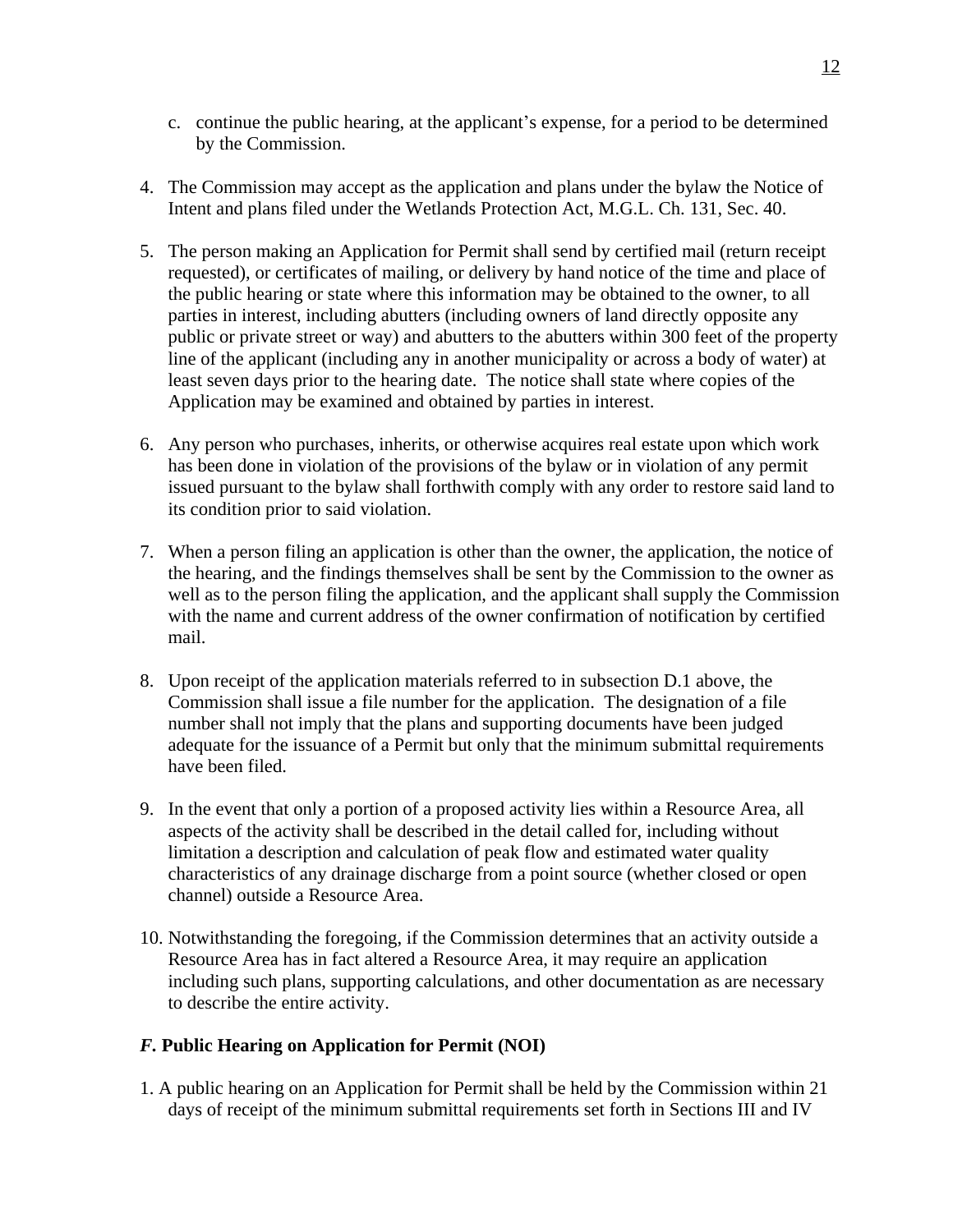and shall be advertised at the expense of the applicant at least five business days prior to the hearing in a newspaper of general circulation in the Town and in accordance with the requirements of the Open Meeting Law (G.L., Ch. 39 Sec. 23B). Notice of the hearing shall be mailed by the Commission to the applicant and to the owner if other than the applicant.

- 2. The Commission may combine its hearing under the bylaw with the hearing conducted under the Wetlands Protection Act (G.L., Ch. 131 Sec. 40) and Regulations (310 CMR 10.00 et seq.).
- 3. Public hearings may be continued as follows:
	- a. without the consent of the applicant to a certain date, for reasons stated at the hearing, which may include receipt of additional information offered by the applicant or others, information and plans required of the applicant or others deemed necessary by the Commission at its discretion, or comments and recommendations of other local or state boards or officials;
	- b. with the consent of the applicant, to an agreed-upon date, which shall be announced at the hearing; or
	- c. with the consent of the applicant for a period not to exceed 21 days after the submission of a specified piece of information or the occurrence of a specified action. The date, time, and place of said continued hearing shall be publicized in accordance with the bylaw, and notice shall be sent to any person at the hearing who so requests in writing.
- 4. Public hearings must be continued to a future date in the absence of a DEP number.

# **G. Coordination with Other Boards and Offices**

- 1. Any person filing a Permit Application or Request for Determination with the Commission shall provide a copy thereof at the same time, by certified mail (return receipt requested), or certificates of mailing, or hand delivery, to the planning board, health inspection, town engineer, building inspector, and zoning board.
- 2. The boards and offices referred to in Section G.1 above may file written comments and recommendations with the Commission, which the Commission shall take into account but which shall not be binding on the Commission. Any such written comments and recommendations that are not privileged will be provided to the applicant and owner when they are filed with the Commission. The applicant and owner shall have the right to respond to such written comments and recommendations at a hearing of the Commission prior to final action.

# **H. Permit Regulating the Work**

1. Within 21 days of the close of the public hearing the Commission shall issue or deny the Permit or issue a Notice of Non-Significance if the Commission determines that the area on which the proposed work is to be done is not significant to any interest identified in the bylaw.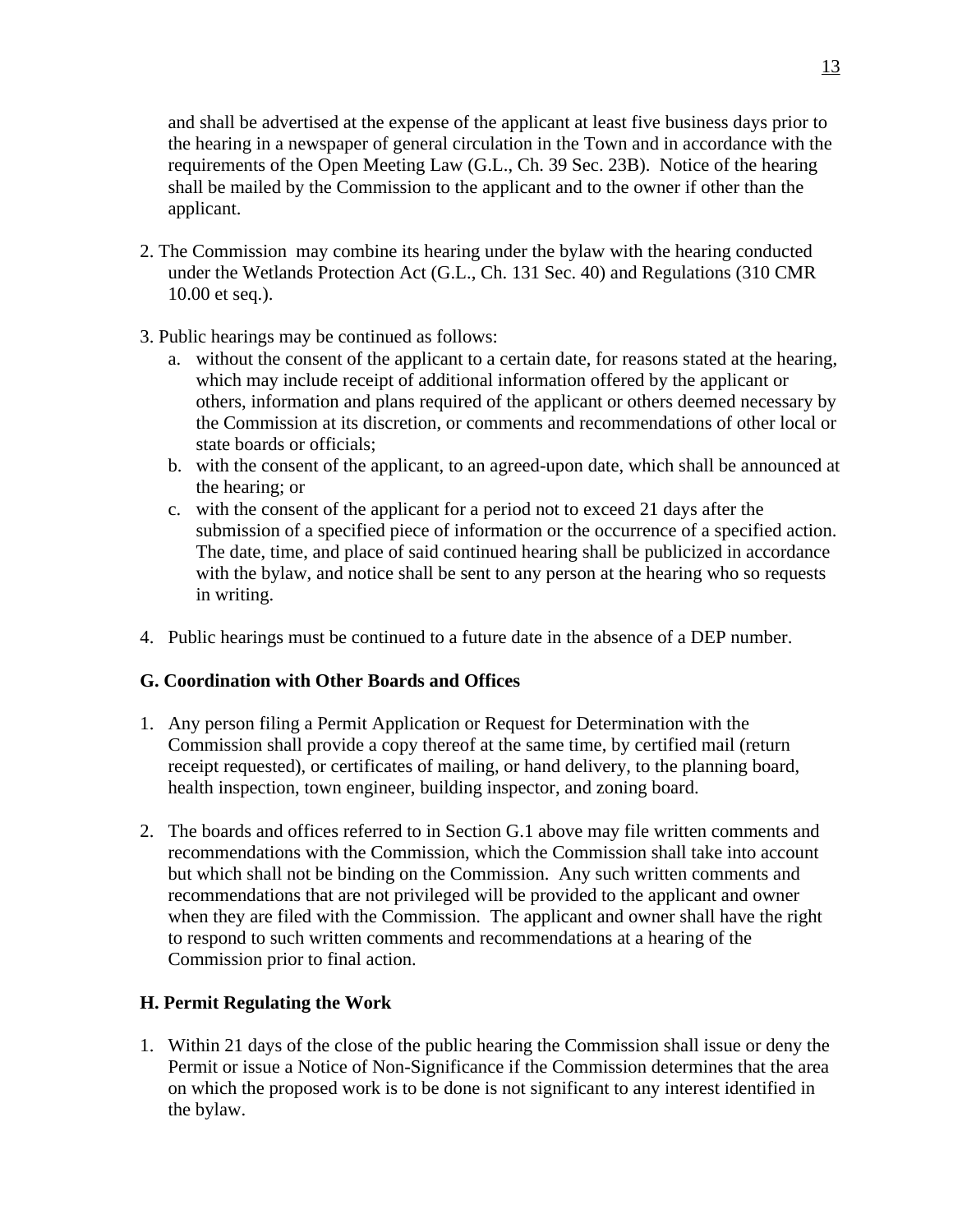- 2. If the Permit is issued, it shall impose such conditions as are deemed necessary for the protection of one or more of the interests identified in the bylaw. The permit shall prohibit any activity or portion thereof that cannot be conditioned to protect said interests.
- 3. The Permit shall impose conditions upon an activity or the portion thereof that will in the judgment of the Commission result in removing, dredging, filling, building upon, or altering a Resource Area. The Permit shall impose conditions setting limits on the quantity and quality of discharge from any point source (whether closed or open channel) when said limits are appropriate to protect the interests identified in the bylaw. The Commission shall take into account the cumulative adverse effects of loss, degradation, isolation, and replication of protected areas throughout the community and the watershed, resulting from past activities, permitted and exempt, and foreseeable future activities.
- 4. If the Permit is denied, it shall be for one or more of the following reasons:
	- a. for failure to meet the requirements of the bylaw;
	- b. for failure to submit necessary information or plans requested by the Commission;
	- c. for failure to meet design specifications, performance standards, or other requirements in these Regulations;
	- d. for failure to avoid or prevent unacceptable significant or cumulative effects upon the Resource Area values protected by the bylaw; or
	- e. where no conditions are adequate to safeguard the wetland values protected by the bylaw.
- 5. A Permit shall expire three years from the date of issuance.
- 6. The Permit shall be signed by a majority of the Commission and shall be mailed or hand delivered to the applicant, his agent, or the owner of record.
- 7. A copy of the plans describing the work and the Permit shall be kept on file by the Commission and shall be available to the public at reasonable hours.
- 8. Prior to the commencement of any work permitted or required by the Permit, the Permit shall be recorded in the registry of Deeds or the land court for the district in which the land is located within the chain of title of the affected property. In the case of recorded land, the Permit shall also be noted in the Registry's Grantor Index under the name of the owner of the land upon which the proposed work is to be done. In the case of registered land, the Permit shall also be noted on the Land Court Certificate of Title of the owner of the land upon which the proposed work is to be done. Certification of recording shall be sent to the issuing authority. If work is undertaken without the applicant first recording the Permit, the issuing authority may issue an Enforcement Order.
- 9. For good cause the Commission may revoke or modify a Permit issued under the bylaw after public notice and public hearing, and notice to the holder of the Permit.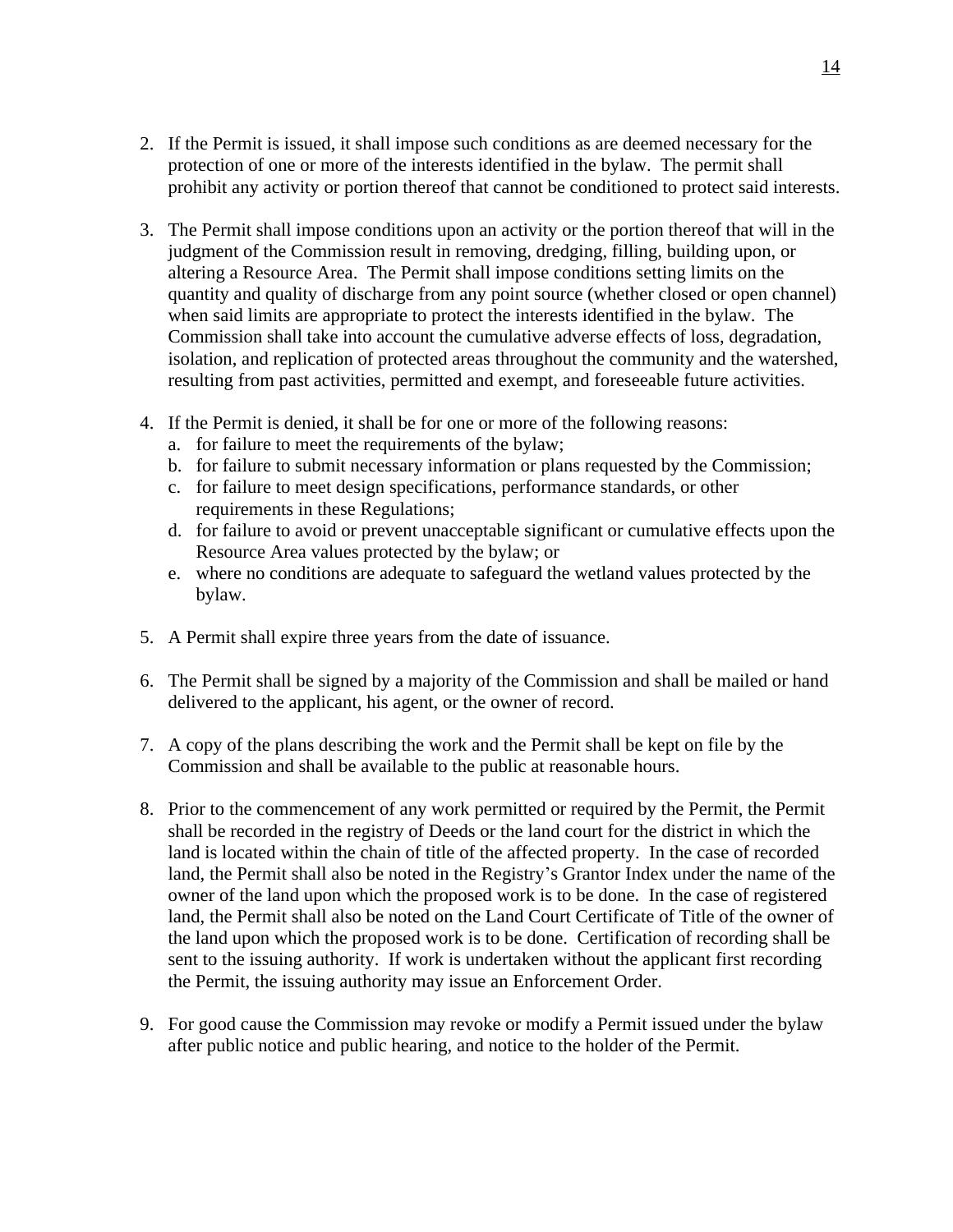10. The Commission may combine the Permit or other action on an application issued under the bylaw with the Order of Conditions issued under the Wetlands Protection Act (G.L., Ch. 131 Sec. 40).

#### I. **Security**

As part of a permit or variance issued under the bylaw, in addition to any security required by any other municipal or state board, agency, or official, the Commission may require that the performance and observance of the conditions imposed thereunder (including conditions requiring mitigation work) be secured wholly or in part by one or both of the methods described below:

- 1. by a proper bond or deposit of money or negotiable securities or other undertaking of financial responsibility sufficient in the opinion of the Commission. Such bond or surety, if required to be filed or deposited, shall be approved as to form and manner of execution by the Town Counsel, and as to sureties by the Town Treasurer, and shall be contingent upon the satisfaction of such conditions within the time frame of the permit and extension. Such bonds shall be approved by the Commission prior to the close of the public hearing.
- 2. by acceptance of a conservation restriction, easement, or other covenant enforceable in a court of law, executed and duly recorded by the owner of record, running with the land to the benefit of the Town, whereby the permit conditions shall be performed and observed before any lot may be conveyed other than by mortgage deed (such method to be used only with the consent of the applicant).

#### **J. Extension of Permit**

- 1. The Commission may extend a Permit once for an additional one-year period. Requests for extension shall be made to the Commission in writing at least 30 days prior to the expiration of the Permit.
- 2. The issuing authority may deny the request for an extension and require the filing of a new Application for Permit for the remaining work in the following circumstances:
	- a. where no work has begun on the project, except where such failure is due to an unavoidable delay, such as appeals, in the obtaining of other necessary permits;
	- b. where new information, not available at the time the Permit was issued, has become available and indicates the permit is not adequate to protect the interests identified in the bylaw;
	- c. where incomplete work is causing damage to the interests identified in the bylaw;
	- d. where work has been done in violation of the Permit or these Regulations.
- 3. If issued by the Commission, the Extension Permit shall be signed by a majority of the Commission.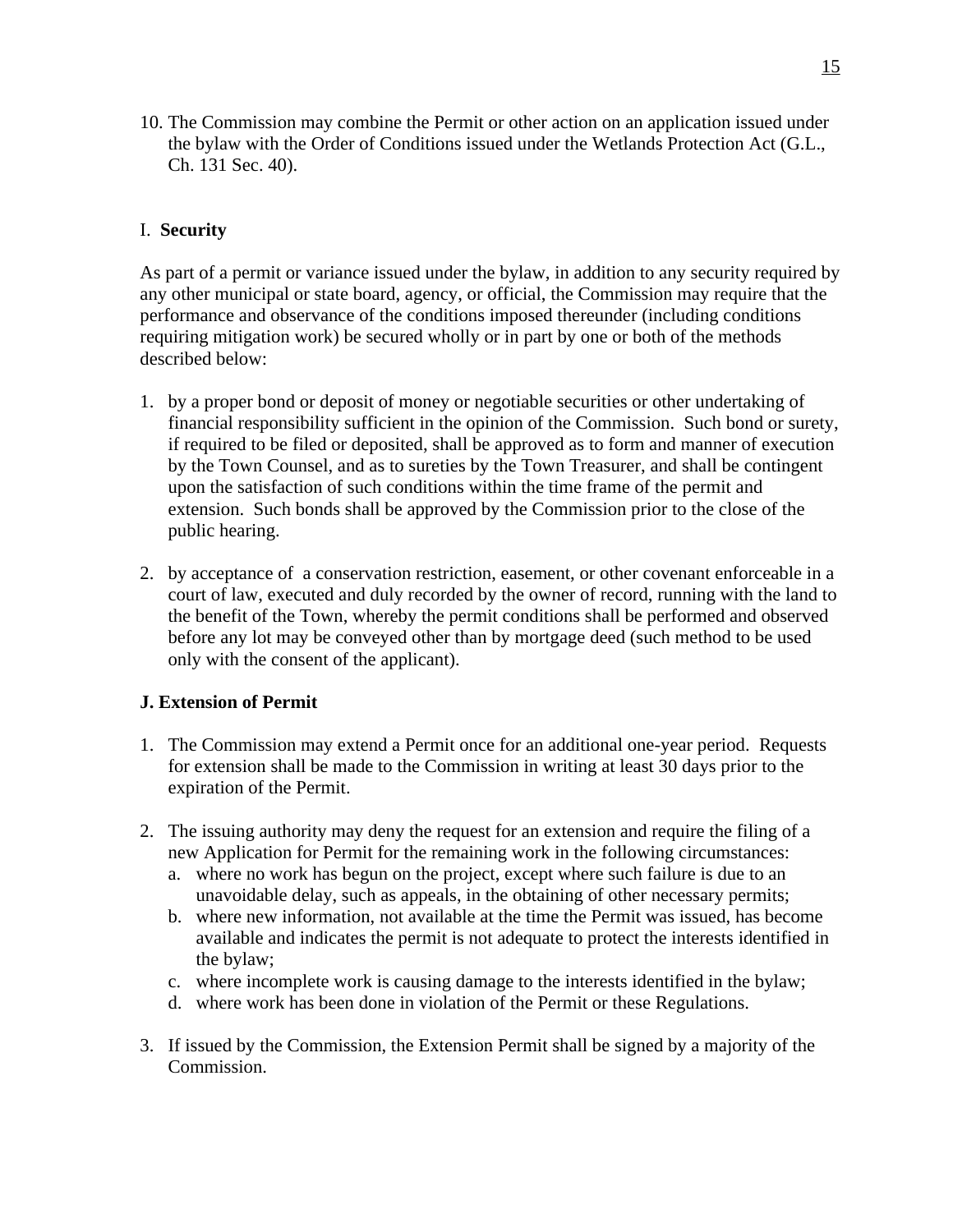4. The Extension Permit shall be recorded in the Registry of deeds or land Court, whichever is appropriate. Certification of recording shall be sent to the issuing authority. If work is undertaken without the applicant so recording the Extension Permit, the Commission may issue an Enforcement Order.

# **K. Enforcement**

- 1. The Commission, its agents, officers, and employees shall have authority to enter upon privately owned land at reasonable times for the purpose of performing their duties under the bylaw and may make or cause to be made such examinations, surveys, or samplings as the Commission deems necessary, subject to the constitution and laws of the United States and the Commonwealth of Massachusetts.
- 2. The Commission shall have authority to enforce the bylaw, its regulations, and permits and variances issued thereunder by violation notices, enforcement orders, and civil and criminal court actions.
- 3. Upon request of the Commission, the Board of Selectmen and the Town Counsel shall take legal action for the enforcement under the civil law. Upon request of the Commission, the Chief of Police shall take legal action for enforcement under criminal law.
- 4. As an alternative to criminal prosecution, the Commission may elect to utilize the noncriminal disposition procedure set forth in G.L., Ch. 40 sec. 21D. For purposes of noncriminal disposition, enforcing persons shall be the Conservation Director and/or Police Officers, and the penalty for such violation shall be \$300.00. Each day or portion thereof during which the violation continues shall constitute a separate offense, and each provision of the bylaw, regulations, permit, or variance violated shall constitute a separate offense.
- 5. When the Commission determines that an activity is in violation of the bylaw or a permit issued under the bylaw, the Commission may:
	- a. issue an Enforcement Order; and/or
	- b. hold an Administrative Hearing to consider whether the landowner should be fined for the violation.
- 6. Violations include, but are not limited to:
	- a. failure to comply with a Permit, such as failure to observe a particular condition or time period specified in the Permit;
	- b. failure to complete work described in a Permit, when such failure causes damage to the interests identified in the bylaw; or
	- c. failure to obtain a valid Permit prior to conducting an activity subject to regulation under the bylaw.
- 7. An Enforcement Order issued under the Wetlands protection Act (G.L., Ch. 131 Sec. 40) will constitute a warning that an Administrative Hearing and possible fine may result. In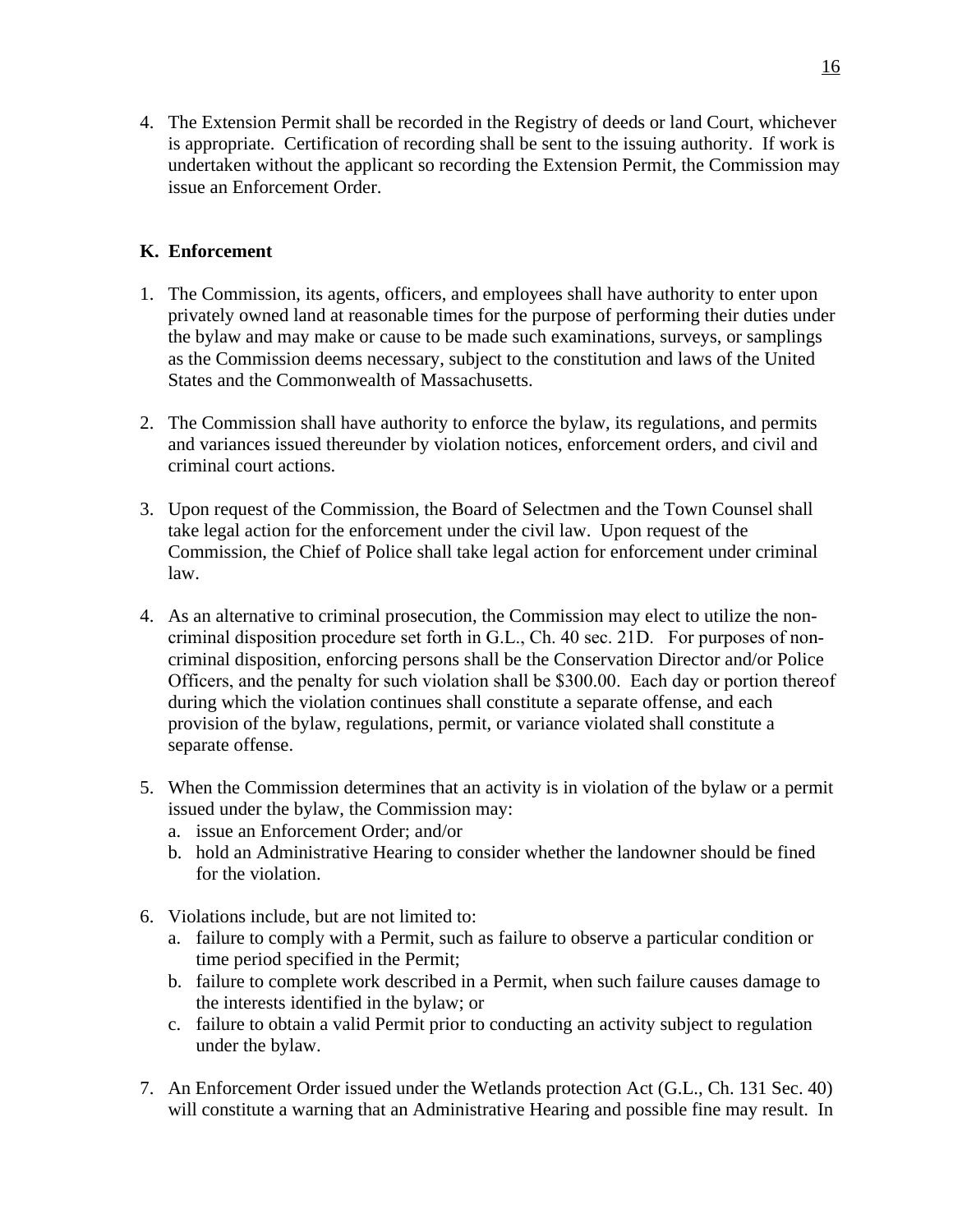the appropriate case, the Commission may issue an Enforcement Order in lieu of or in addition to an Administrative Order.

- 8. An Enforcement Order issued by the Commission shall be signed by a majority of the Commission. In a situation requiring immediate action, the Order may be signed by a single member or agent of the Commission. Such an Order must be ratified by a majority of the members at the next scheduled meeting of the Commission.
- 9. If a fine or an adjustment of fine for a violation is contemplated, the Commission shall hold an Administrative Hearing to discuss the violation and to give the owner or owner's representative an opportunity to respond to the evidence and circumstances. The owner must be given at least forty-eight (48) hours' notice in writing of the date, time, and place of an Administrative Hearing, by certified mail return receipt requested or hand delivery. If a majority of the Commission present at the Hearing finds a preponderance of the evidence that a violation has occurred, the owner shall be fined not more than \$300 per violation. The amount of the fine per violation will be determined by the Commission at the Administrative Hearing.
- 10. An owner may apply in writing for a continuance of the Administrative Hearing stating in full the reason for the request. The Commission may grant a continuance for compelling and/or environmentally sound reasons.
- 11. The Commission shall take into account the nature of the violation as follows:
	- a. in the case where restitution is possible, each day or portion thereof during which a violation continues or is repeated shall constitute a separate offense, and each provision of the bylaw or permit violated shall constitute a separate offense;
	- b. in the case where restitution is impossible or inadvisable, the Commission will decide what procedural or legal remedies to take, in the case of destruction of vegetation perhaps requesting that all activity on the site cease until the vegetation has reemerged, grown, or otherwise replenished itself to the Commission's satisfaction.
- 12. The notice of a fine or fines and explanation thereof, including the date from which daily violations may be counted, will be sent in writing to the responsible owner(s) by certified mail return receipt requested or hand delivery. The fine or fines are payable to the Town of Amherst within 21 days of the date of issuance of the notice.
- 13. The Town Collector may record in the registry of Deeds a conservation lien for nonpayment of accumulated fines. The lien shall be against all property in the Town of Amherst held by the owner at the time of the violation which is contiguous to the area of the violation. The Commission shall hold an Administrative Hearing, to which the owner is given written notice as described above, in order to decide the amount of the lien, which may not exceed the amount of accumulated fines to date.
- 14. The Commission reserves the right to adjust a fine in response to new information or new circumstances at an Administrative Hearing to which the owner will be given notice as above. A written notice of the adjustment of fine shall be sent to the owner by certified mail or hand delivered.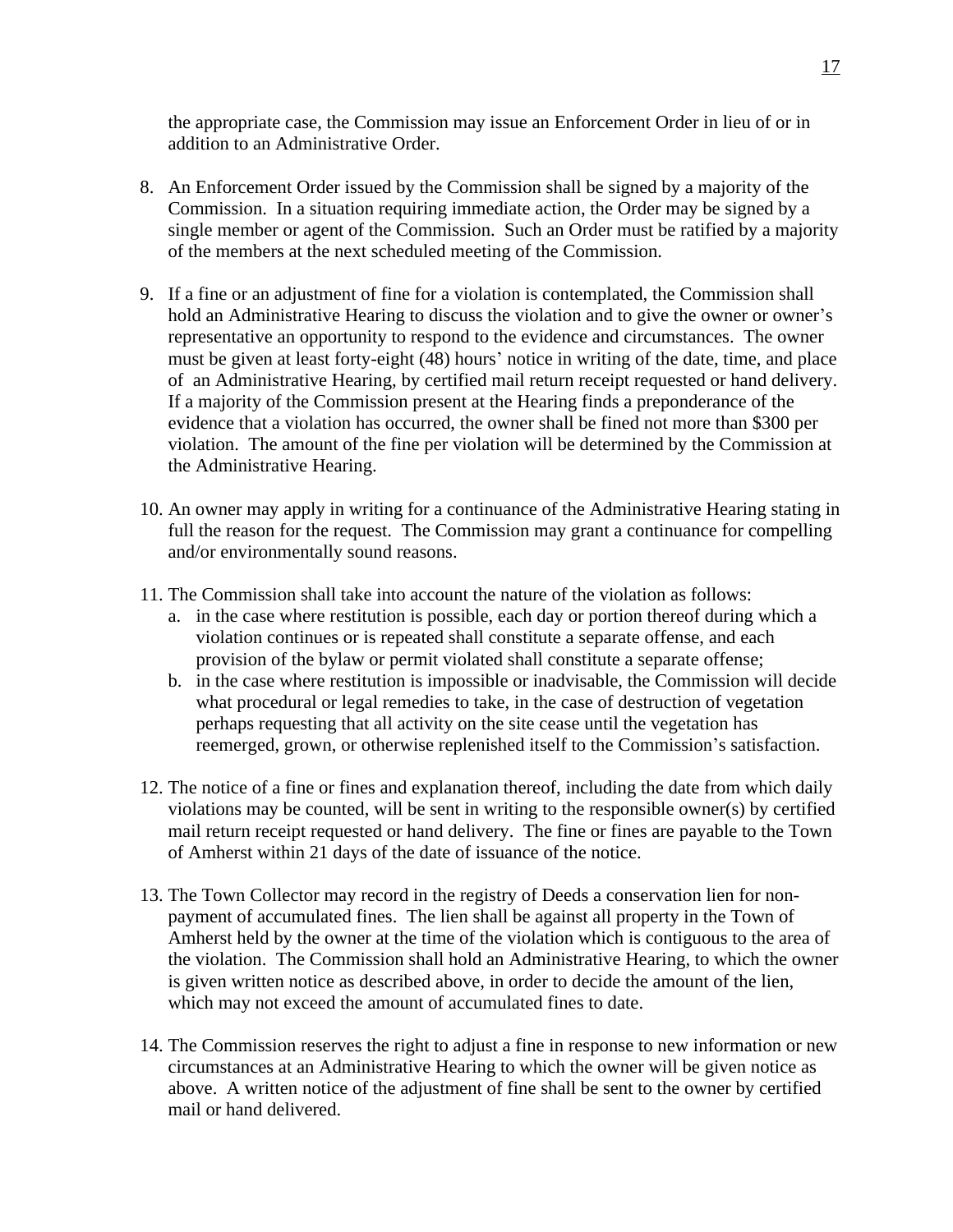- 15. The Commission may accept a written plan with timetable for full restitution of the violation and may then withhold sending the notice of fine(s) for a specified time period. If satisfactory restitution is not made in a timely manner, the notice of fines is retroactive.
- 16. Unless otherwise stated in the bylaw and regulations promulgated under the bylaw, the definitions, procedures, and performance standards of the Wetlands Protection Act (G.L., Ch. 131 Sec. 40) and associated Regulations (310 CMR 10.00) as promulgated April 1, 1983, and as most recently amended, shall apply.

#### **L. Certificate of Compliance**

- 1. Upon completion of the work for which a Permit was issued, the applicant may request in writing a Certificate of Compliance, certifying that the activity or portions thereof described in the application and plans has been completed in compliance with the Permit. If issued by the Commission, the Certificate of Compliance shall be signed by a quorum of the Commission.
- 2. Prior to the issuance of a Certificate of Compliance, a site inspection shall be made by members or agents of the Commission in the presence of the applicant or the applicant's agent.
- 3. If the Commission determines, after review and inspection, that the work has not been done in compliance with the Permit, it may refuse to issue a Certificate of Compliance. Such refusal shall be issued in writing within 21 days of receipt of a request for a Certificate of Compliance, specifying the reasons for denial.
- 4. If a project has been completed in accordance with plans stamped by a registered professional engineer, architect, landscape architect, or land surveyor, a written statement by such a professional person certifying compliance with the plans and setting forth what deviation, if any, exists from the plans approved in the Permit shall accompany the request for a Certificate of Compliance.
- 5. If the activity or portions thereof described in the Application for Permit and plans has been completed in compliance with the Permit, a Certificate of Compliance shall be issued by the Commission within 21 days of receipt thereof.
- 6. If the Permit contains conditions which continue past the completion of work, such as maintenance or monitoring, the Certificate of Compliance shall specify which, if any, of such conditions shall continue. The Certificate shall also specify to what portions of the work it applies, if it does not apply to all work regulated by the Permit.
- 7. The applicant shall submit the Certificate of Compliance to the Registry of deeds or Land Court, whichever is appropriate, to be recorded, and shall send proof of the recording to the Commission.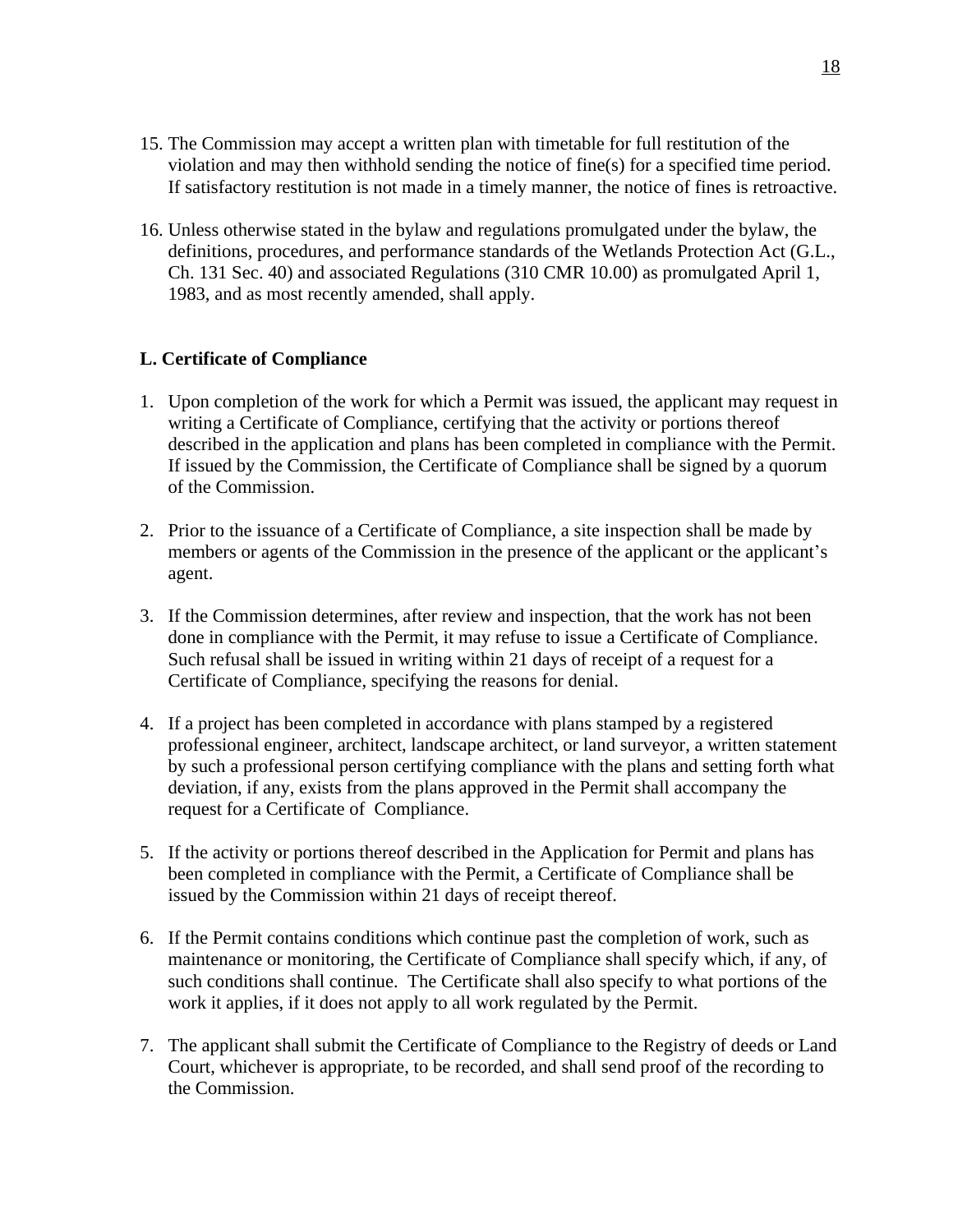#### *M.* **Appeal**

Any person may appeal the decision of the Commission under provisions of G.L., Ch. 249 Sec. 4. Such appeal shall be made within 21 days of the date of issuance of the Commission's decision. Notice of said appeal and a copy of the complaint shall be sent, by certified mail return receipt requested or hand delivery, to the Commission and the Town Counsel so as to be received within said 21 days.

# **N. Severability**

- 1. The invalidity of any section or provision of these regulations shall not invalidate any other section or provision thereof, nor shall it invalidate any permit or determination previously issued.
- 2. If any Court of the Commonwealth shall invalidate any provision of the bylaw or these regulations, the Commission shall promulgate additional regulations, or present amendments to the bylaw or regulations designed to comply with any court decision invalidating such provision or regulation at the next Town Meeting after such invalidation.

# **O. Effective Date**

These regulations shall become effective upon passage by the Commission, and the provisions of these regulations shall apply to all work performed after that date.

# **IV. STANDARDS FOR INLAND WETLANDS**

# **A. Banks (Naturally Occurring Banks and Beaches)**

- 1. Preamble
	- a. Banks are likely to be significant to wildlife habitat, public or private water supply, groundwater supply, flood control, storm damage prevention, prevention of pollution, and the protection of fisheries. Where banks are composed of concrete, asphalt, or other artificial impervious material, said banks are likely to be significant to flood control and storm damage prevention.
	- b. Banks are areas where groundwater discharges to the surface and where, under some circumstances, surface water recharges the groundwater.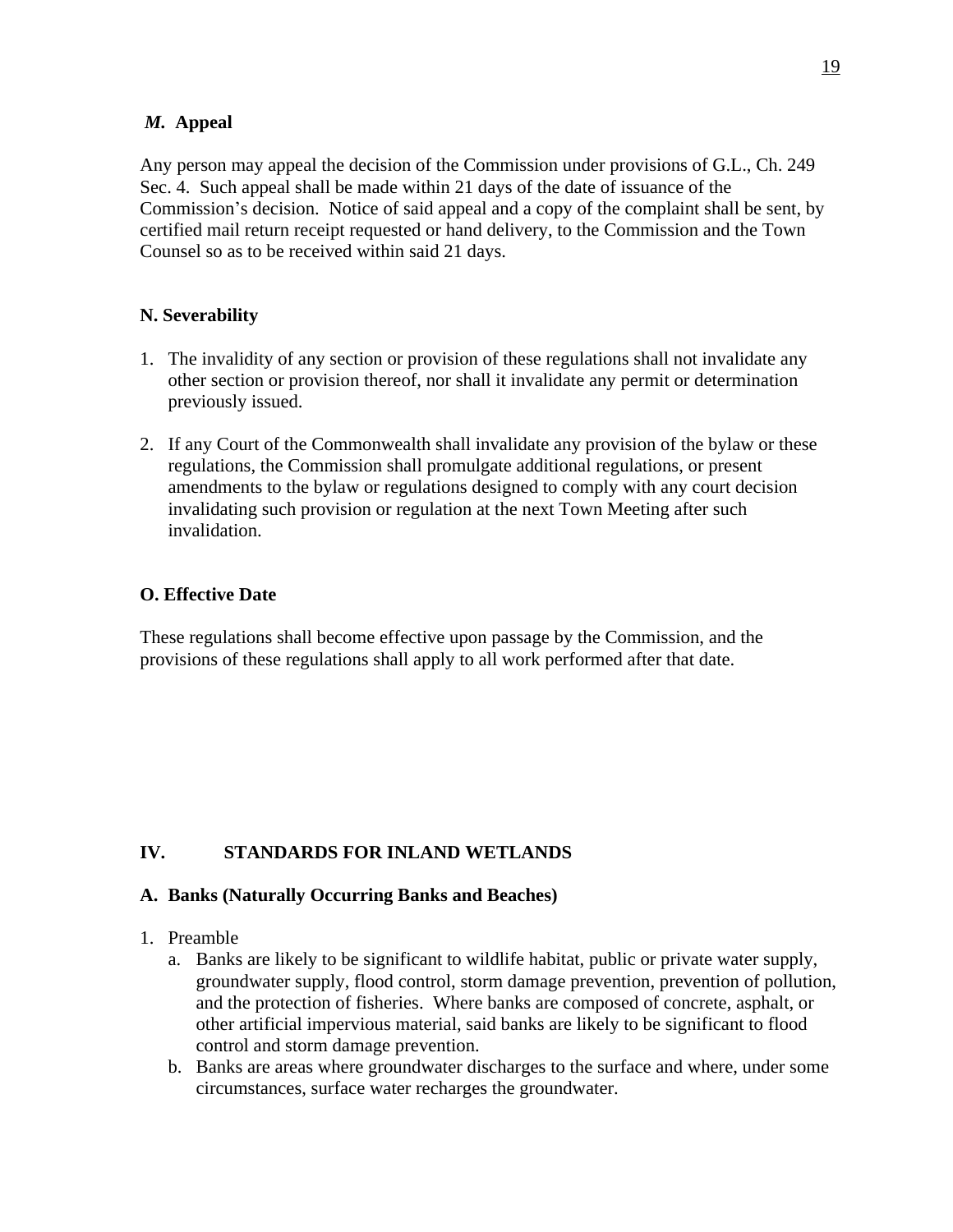- c. Where banks are partially or totally vegetated, the vegetation serves to maintain the bank's stability, which in turn protects water quality by reducing erosion and siltation.
- d. Banks may also provide shade that moderates water temperatures, as well as providing breeding habitat, escape cover, and food, all of which are significant to the protection of fisheries. Banks which drop off quickly or overhang the water's edge often contain numerous undercuts which are favorite hiding spots for fish.
- e. Banks act to confine floodwaters during storms, preventing the spread of water to adjacent land. Because banks confine water during storms to an established channel, they maintain water temperatures and depths necessary for the protection of fisheries. The maintenance of cool water temperatures during warm weather is critical to the survival of many species. An alteration of a bank that permits water to spread frequently or consistently over a larger and more shallow area increases the amount of property that is routinely flooded, as well as elevating water temperatures and reducing fish habitat within the main channel.
- f. The topography, plant community composition and structure, and soil structure of banks together provide important food, shelter, migratory and overwintering areas, and breeding areas for wildlife. Topography plays a role in determining the suitability of banks to serve as burrowing or feeding habitat. Soil structure also plays a role in determining the suitability for burrowing, hibernation, and other cover. Bank topography and soil structure impact the bank's vegetative structure as well. Bushes and other undergrowth, trees, vegetation extending from the bank into the water, and vegetation growing along the water's edge are also important to a wide variety of wildlife. A number of tubers and berry bushes also grow in banks and serve as important food for wildlife. Finally, banks may provide important shelter for wildlife which needs to move between wetland areas.
- 2. Definitions, Critical Characteristics, and Boundaries
	- a. A bank is the portion of the land surface that normally abuts and confines a water body. It occurs between a water body and a vegetated bordering wetland and adjacent flood plain, or, in the absence of these, between a water body and an upland.
	- b. A bank may be partially or totally vegetated, or it may be comprised of exposed soil, gravel, stone, or sand.
	- c. The physical characteristics of a bank, as well as its location, as described in the foregoing subsections 2.a and 2b. are critical to the protection of the interests specified in Section IV.A.1.
	- d. The upper boundary of a bank is the first observable break in the slope or the mean annual flood level, whichever is higher. The lower boundary of a bank is the mean annual low flow level.
- 3. Presumptions
	- a. Where a proposed activity involves the removing, filling, dredging, or altering of a bank, the Commission shall presume that such area is significant to the interests specified in the Preamble above. This presumption is rebuttable and may be overcome upon a clear showing that the bank does not play a role in the protection of said interests. In the event that the presumption is deemed to have been overcome, the Commission shall make a written determination to this effect, setting forth its grounds.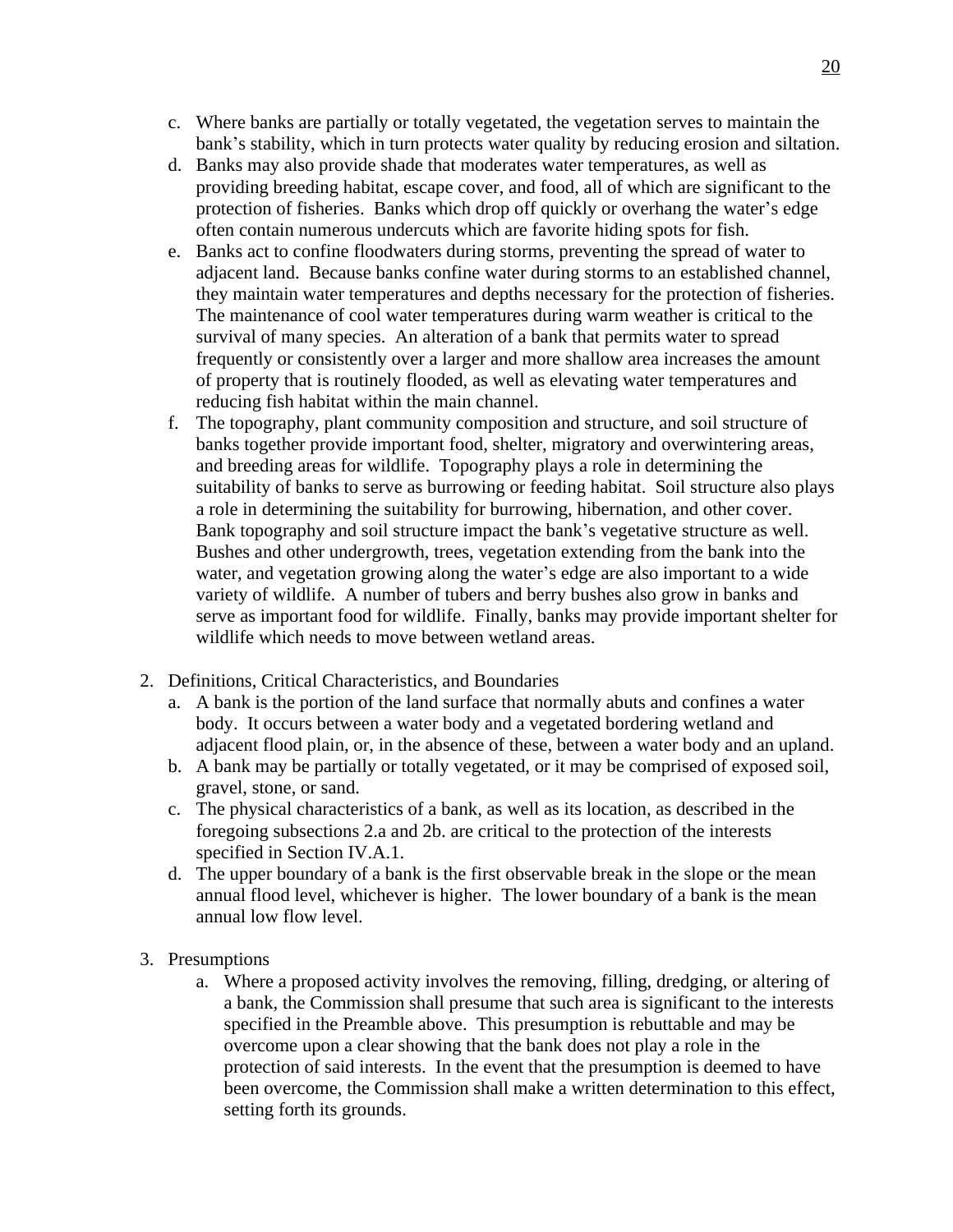- b. Land within 100 feet of a bank (200 feet in riverfront) is likely to be significant to the protection and maintenance of the bank, and therefore to the protection of the interests specified in the Preamble above.
- 4. General Performance Standards.
	- a. No activity, other than the maintenance of an already existing structure, which will result in the building within or upon, removing, filling, or altering of a bank, or of land within 50 feet of any bank, shall be permitted by the Commission, except for activity which is allowed under a variance from these regulations granted pursuant to Section I.D.
	- b. Any proposed work permitted by the Commission on a bank or within 100 feet of the upper boundary of a bank (200 feet in riverfront), shall not impair the following: (1) the physical stability of the bank; (2) the water-carrying capacity of the existing channel within the bank; (3) groundwater and surface water quality; (4) the capacity of the bank to provide breeding habitat, escape cover, and food for fisheries; or, (5) the capacity of the bank to provide important wildlife habitat functions.
	- c. A project or projects on a single lot, for which Notice(s) of Intent is filed on or after November 1, 1987, that (cumulatively) alter(s) up to 10% or fifty (50) feet (whichever is less) of the length of the bank found to be significant to the protection of wildlife habitat, shall not be deemed to impair its capacity to provide important wildlife habitat functions. Additional alterations beyond the above threshold may be permitted if they will have no adverse effects on wildlife habitat as determined by procedures contained in 310 CMR 10.60.
	- d. No structure of any kind shall be permitted on an eroding bank to protect any building or other structure built pursuant to a Permit granted after the effective date of these regulations.

# **B. Vegetated Wetlands, Bordering and Isolated (Wet Meadows, Marshes, Swamps, and Bogs)**

- 1. Preamble
	- a. Freshwater wetlands are likely to be significant to public or private water supply, groundwater supply, flood control, storm damage prevention, prevention of pollution, and protection of fisheries and wildlife habitat.
	- b. The plant communities, soil, and associated low topography of freshwater wetlands remove or detain sediments, nutrients (such as nitrogen and phosphorous) and toxic substances (such as heavy metal compounds) that occur in runoff and flood waters.
	- c. Some nutrients and toxic substances are detained for years in plant root systems or in the soils. Others are held by plants during the growing season and released as the plants decay in the fall and winter. This latter phenomenon delays the impact of nutrients and toxins until the cold weather period, when such impacts are less likely to reduce water quality.
	- d. Freshwater wetlands are areas where ground water discharges to the surface and where, under some circumstances, surface water discharges to the ground water. The profusion of vegetation and the low topography of freshwater wetlands slow down and reduce the passage of flood waters during periods of peak flows by providing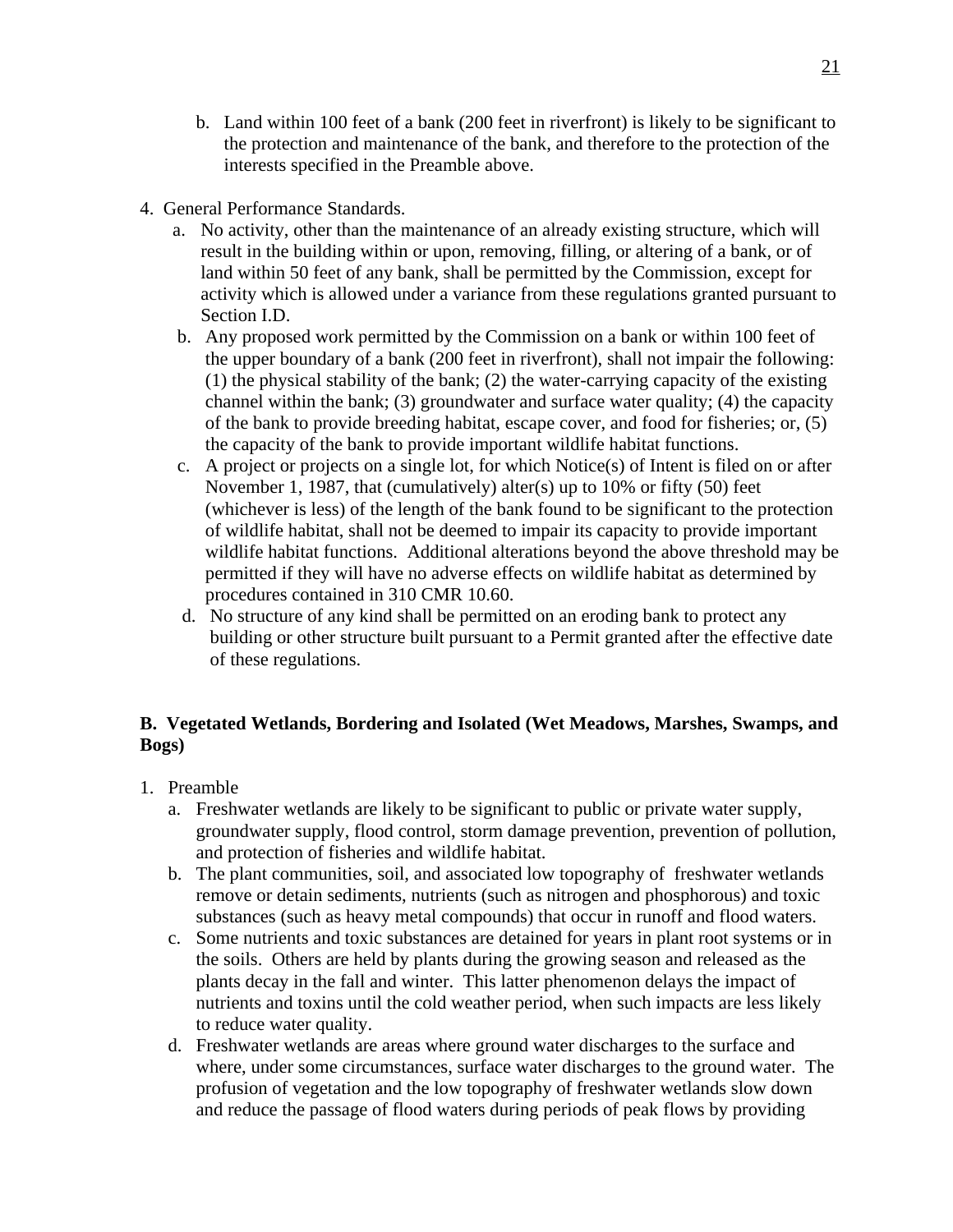temporary flood water storage, and by facilitating water removal through evaporation and transpiration. This process reduces downstream flood crests and resulting damage to private and public property. During dry periods the water retained in freshwater wetlands is essential to the maintenance of base flow levels in rivers and streams, which in turn is important to the protection of water quality and water supplies.

- e. Wetland vegetation provides shade that moderates water temperatures important to fish life. Wetlands flooded by adjacent water bodies and waterways provide food, breeding habitat, and cover for fish. Fish populations in the larval stage are particularly dependent upon food provided by over-bank flooding that occurs during peak flow periods (extreme storms), because most river and stream channels do not provide sufficient quantities of the microscopic plant and animal life required for food.
- f. Wetland vegetation supports a wide variety of insects, reptiles, amphibians, mammals, and birds that are a source of food for important game fish. Bluegills ( *Lepomis macrochirus*), pumpkinseeds (*Lepomis gibbosus*), yellow perch (*Perca flavescens*), rock bass (*Ambloplites rupestris*), and all trout species feed upon nonaquatic insects. Large-mouth bass (*Micropterus salmoides*), chain pickerel (*Esox niger*), and northern pike (*Esox lucius*) feed upon small mammals, snakes, nonaquatic insects, birds, and amphibians.
- g. Freshwater wetlands are probably the Town's most important habitat for wildlife. The hydrologic regime, plant community composition and structure, soil composition and structure, topography, and water chemistry of freshwater wetlands provide important food, shelter, migratory and overwintering areas, and breeding areas for many birds, mammals, amphibians, and reptiles. A wide variety of vegetative wetland plants, the nature of which are determined in large part by the depth and duration of water, as well as soil and water composition, are utilized by various species as important areas for mating, nesting, brood rearing, shelter, and (directly and indirectly) food. The diversity and interspersion of the vegetative structure is also important in determining the nature of its wildlife habitat. Different habitat characteristics are used by different wildlife species during summer, winter, and migratory seasons.
- 2. Definitions, Critical Characteristics, and Boundary
	- a. Vegetated wetlands are freshwater wetlands. They may border on rivers, streams, or ponds, or may be isolated. The types of freshwater wetlands are riverine wetlands, marshes, wet meadows, bogs, and swamps that meet both of the following requirements: 1) 50% or more of the natural vegetative community consists of obligate or facultative wetland plant species as included or identified in the Wetland Plant List (Northeast Region) for the National Wetlands Inventory, U.S. Fish and Wildlife Service, as most recently amended; and 2) saturated or inundated conditions exist as evidenced by hydric soils.
	- b. Hydric soils are those soils that are saturated, flooded, or ponded long enough during the growing season to develop anaerobic conditions in the upper part. For the purposes of these Regulations, "upper part" is defined as 6 inches for Somewhat Poorly Drained Soils. Poorly and very Poorly Drained Soils are presumed to be hydric, unless they have been artificially drained or otherwise altered. In such special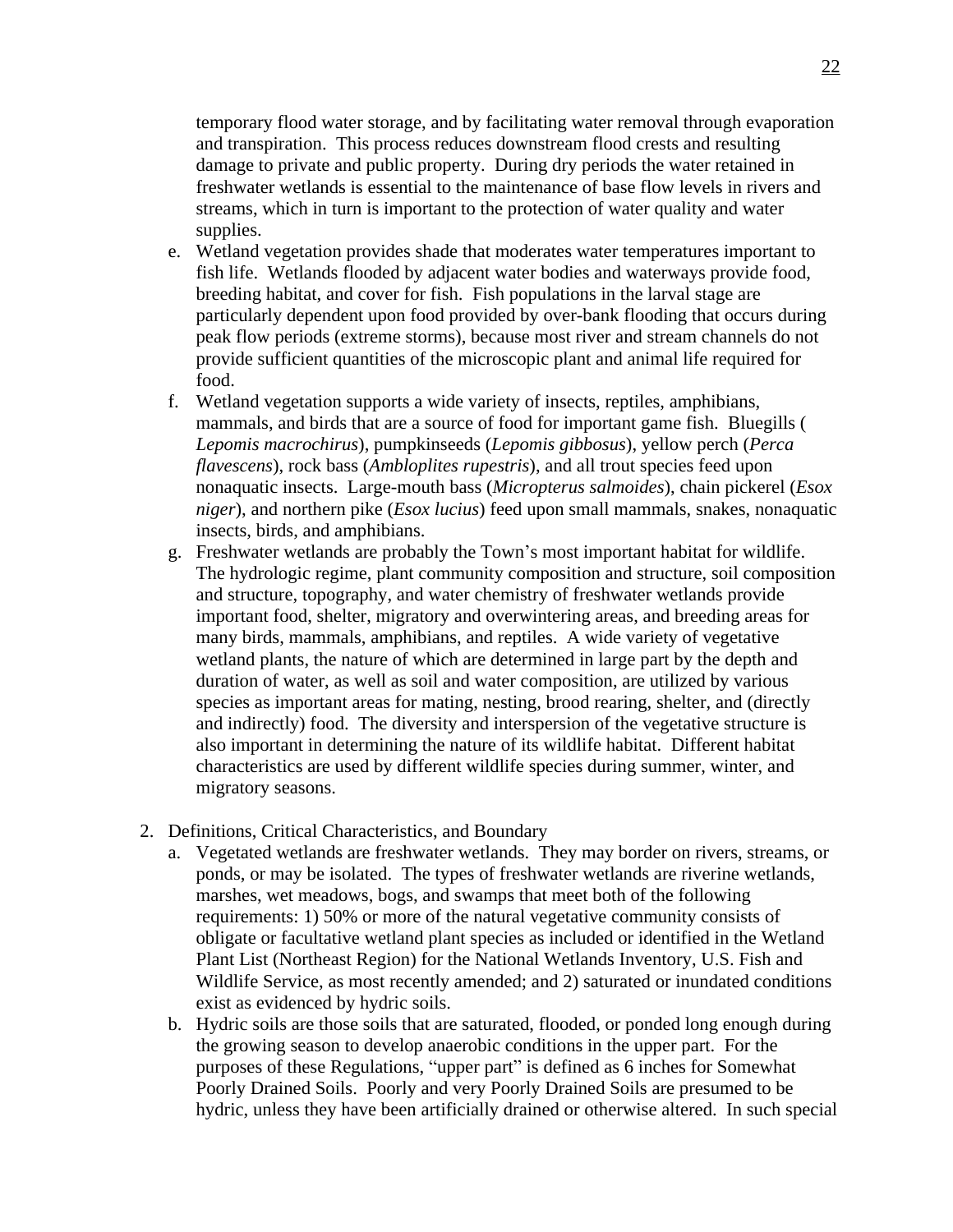cases, the "upper part" shall be defined as within 12 inches of the soil surface. Oxidized rhizospheres and mottling within the "upper part" of the soil as defined above shall be considered as evidence of anaerobic conditions, and the soil shall be considered hydric. Also for the purposes of the Regulations, wetland plant communities which are dominated by plants rated as FACW by the Fish and Wildlife Service and which contain obligate wetland plants shall be presumed to be hydric soils.)

- c. The drainage classification of a soil shall be determined as designated in "Delineating Bordering Vegetated Wetlands under the Massachusetts Wetlands protection Act" (March, 1995). The Commission recognizes however that some hydric soils in Amherst do not meet these published guidelines, and so reserves the right to make a case-by-case determination of a soil's drainage classification. These unusual soils include: soils developed in red parent materials, recently deposited sediments, and soils formed in oxygenated groundwater seeps.
- d. In situations where the natural vegetative community may have been destroyed, as for example by lawn or agricultural use, the Commission may determine an area to be a freshwater wetland on the basis of hydric soils alone or, at the request of the applicant or landowner, may defer the determination until the natural vegetation has regrown.
- e. In situations where the Commission determines that the natural vegetative community has been destroyed in violation of the bylaw, the Commission itself may elect to defer any determination of the presence or absence or (or boundaries of) a freshwater wetland until the natural vegetation has regrown, and until that time may determine the area to be a freshwater wetland on the basis of hydric soils alone.

#### 4. Presumptions

- a. Where a proposed activity involves the removing, filling, dredging, or altering of a freshwater wetland, the Commission shall presume that such an area is significant to the interests specified in the Preamble above (B1). This presumption is rebuttable and may be overcome upon a clear showing that the freshwater wetland does not play a role in the protection of said interests. In the event that the presumption is deemed to have been overcome, the Commission shall make a written determination to this effect, setting forth its grounds.
- b. Land within 100 feet of a vegetated wetland is likely to be significant to the protection and maintenance of vegetated wetlands and therefore to the protection of the interests that these resource areas serve to protect.

#### 5. General Performance Standards

Replication. Where the presumption set forth above is not overcome, any proposed work in a freshwater wetland shall not destroy or otherwise impair any portion of said area. Notwithstanding this, the Commission may issue a Permit allowing work that results in the loss of up to 5,000 square feet of wetland when said area is replaced in accordance with the following general conditions, as well as any additional conditions the Commission deems necessary to ensure that the replacement area will function in a manner similar to the area being lost: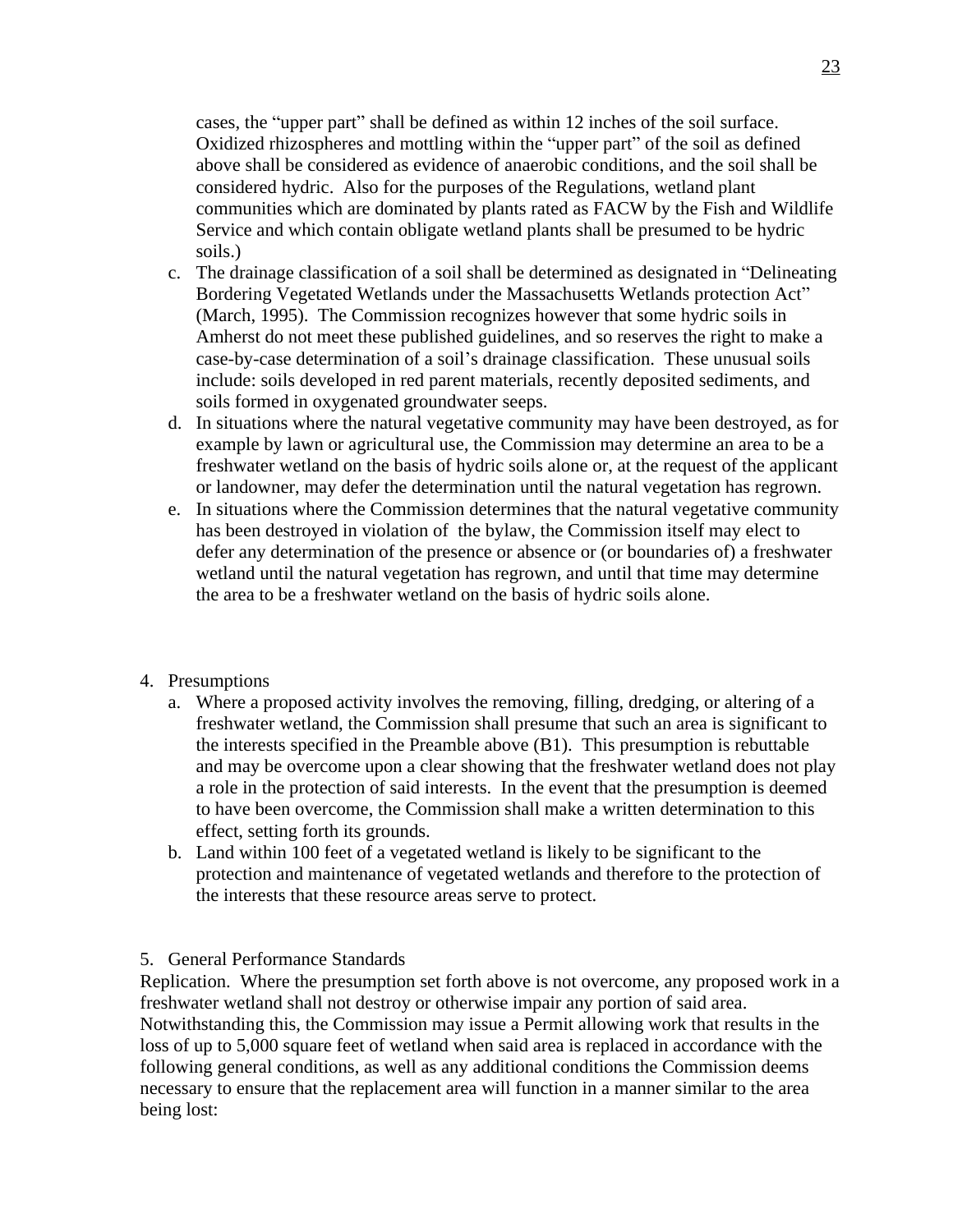- a. The surface of the replacement area being created shall be double that of the lost area.
- b. The groundwater and surface water elevation of the replacement area shall be approximately equal to that of the lost area.
- c. The overall horizontal configuration and location of the replacement area with respect to the bank shall be similar to that of the lost area.
- d. The replacement area shall have an unrestricted hydraulic connection to the same water body or waterway associated with the lost area.
- e. The replacement area shall be located within the same general area of the water body or reach of the waterway as the lost area.
- f. At least 75% of the surface of the replacement area shall be reestablished with indigenous wetland plant species within two growing seasons, and prior to said vegetative reestablishment any exposed soil in the replacement area shall be temporarily stabilized to prevent erosion in accordance with U.S. Soil Conservation Service methods.
- g. The replacement area shall be provided in a manner that is consistent with all other general performance standards for each resource area described in these Regulations.
- h. The Commission may, at its discretion, issue a Permit if the wetland in question has a surface area of less than 500 square feet; takes the form of a narrow, linear finger-like wetland extending into an adjacent upland; or if in the judgment of the Commission it is not reasonable to scale down, redesign, or otherwise change the proposed work so that it could be completed without loss of said wetland.
- i. If the Commission determines that it is unfeasible to create a replacement wetland on site, it may require the applicant to contribute financially to the construction of an offsite replacement area in wetlands under the control of the Commission, the contribution not to exceed the actual cost of the wetland replacement.
- j. Notwithstanding the above provisions, no project may be permitted that might have adverse effect on: (1) habitat sites of rare plants, as well as vertebrate or invertebrate species as identified on the Natural Heritage and Endangered Species Estimated Habitat Maps on file with the Commission and identified under "Estimated Habitats of Rare Wildlife" (Section 10.59) of the state Wetlands Protection Act Regulations, or (2) any portion of a bordering vegetated wetland that is within an Area of Critical Environmental Concern designated by the Secretary of Environmental Affairs under M.G.L. Ch. 21A, Sec. 2(7) and 310 CMR 12.00.
- k. These provisions shall not apply to maintenance of stormwater detention, retention, or sedimentation ponds, or to maintenance of stormwater emergency dissipating structures, that have been constructed in accordance with a valid Order of Conditions.

# **C. Land Under Water Bodies (Rivers, Streams, Ditches, Ponds, Pools)**

- 1. Preamble
	- a. Land under water bodies and waterways is likely to be significant to wildlife habitat, public and private water supply, groundwater supply, flood control, storm damage prevention, prevention of pollution, and protection of fisheries and wildlife habitat. Where such land is composed of concrete, asphalt, or other artificial impervious material, said land is likely to be significant to flood control and storm damage prevention.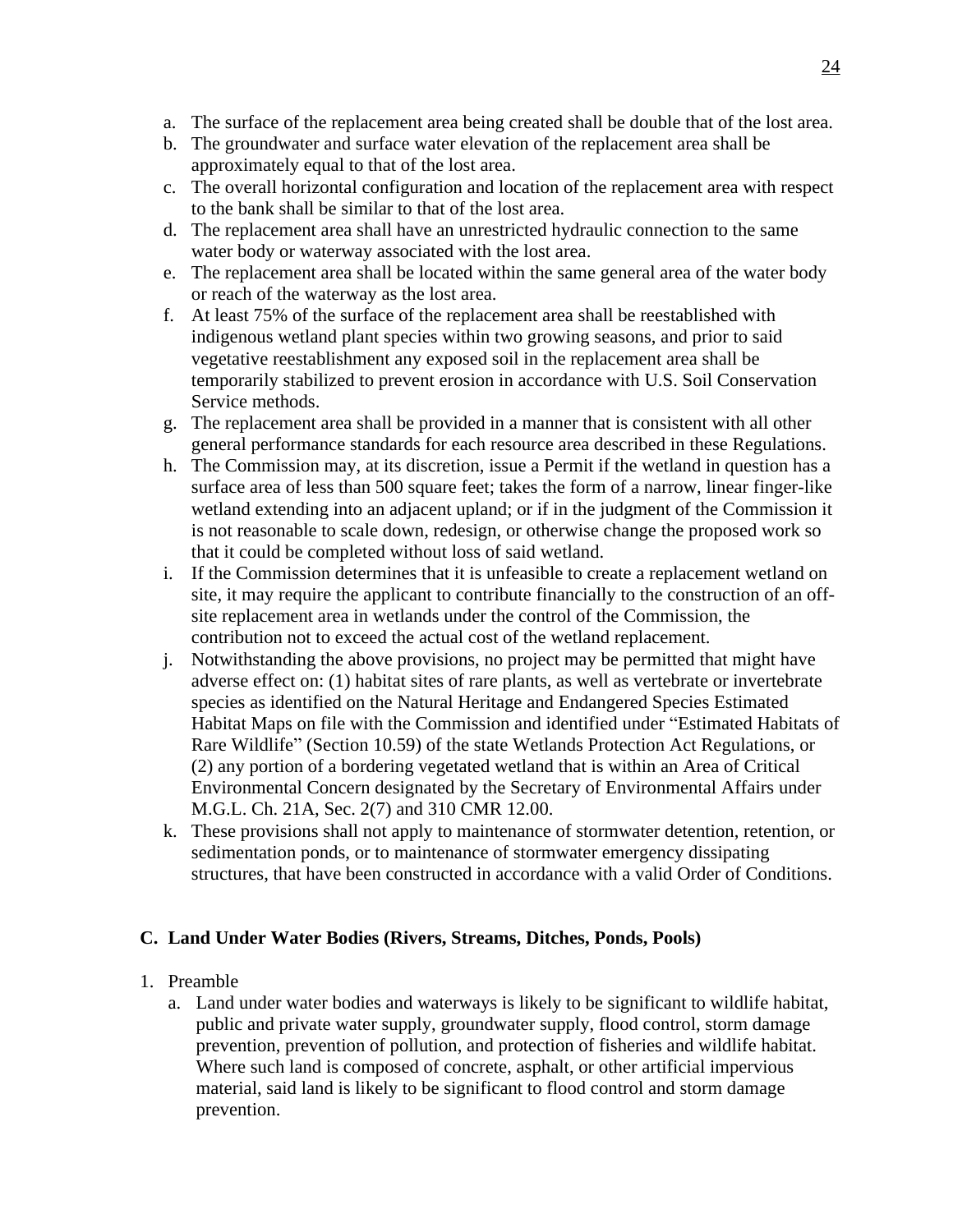- b. Where land under water bodies and waterways is composed of pervious material, such land represents a point of exchange between surface and groundwater.
- c. The physical nature of land under water bodies and waterways is highly variable, ranging from deep organic and fine sedimentary deposits to rocks and bedrock. The organic soils and sediments play an important role in the process of detaining and removing dissolved and particulate nutrients (such as nitrogen and phosphorous) from the surface water above. They also serve as traps for toxic substance such as heavy metal compounds.
- d. Land under water bodies and waterways, in conjunction with banks, serves to confine floodwater within a definite channel during frequent storm activity. Filling within a channel blocks flow, which in turn causes backwater and overbank flooding during such storms. An alteration of land under water bodies and waterways which causes water frequently to spread out over a larger area at a lower depth increases the amount of property that is routinely flooded. It also results in an elevation of water temperature and a decrease in habitat in the main channel, both of which are detrimental to fisheries, particularly during periods of warm weather and low flows.
- e. Land under water bodies and waterways that is composed of gravel allows the circulation of cold, well oxygenated water necessary for the survival of important game fish species. River and stream bottoms with a diverse structure composed of gravel, large and small boulders, and rock outcrops provide escape cover and resting areas for game fish species. Such bottom structures also provide areas for the production of aquatic insects essential to fisheries.
- f. Land under ponds is vital to a large assortment of warm-water fish during spawning periods. Species such as largemouth bass (*Micropterus salmoides*), smallmouth bass (*Micropterus dolomieu*), bluegills (*Lepomis macrochirus*), pumpkinseeds (*Lepomis gibbosus*), black crappie (*Pomoxis nigromaculatus*), and rock bass (*Ambloplites rupestris*) build nests on the bottom substrates within which they shed and fertilize their eggs.
- g. The plant community composition and structure, hydrologic regime, topography, soil composition, and water quality of land under water bodies and waterways provide important food, shelter, migratory, and overwintering areas, and breeding areas for wildlife. Certain submerged, rooted vegetation is eaten by waterfowl and some mammals. Some amphibians (as well as some invertebrate species eaten by vertebrate wildlife) attach their eggs to such vegetation. Some aquatic vegetation protruding out of the water is also used for nesting, and many species use dead vegetation resting on land under water but protruding above the surface for feeding and basking. Soil composition is also important for hibernation and for animals that burrow their tunnels under water. Hydrologic regime, topography, and water quality not only affect vegetation but also determine which species feed in an area.
- 2. Definitions, Critical Characteristics, and Boundaries
	- a. Land under water bodies is the land beneath any river, stream, ditch, pond, or vernal pool. Said land may be composed of organic muck or peat, fine sediments, gravel, rock, or bedrock.
	- b. The physical characteristics and location of land under water bodies and waterways specified in the subsection above (2.a) are critical to the protection of the interests specified in the Preamble to this category.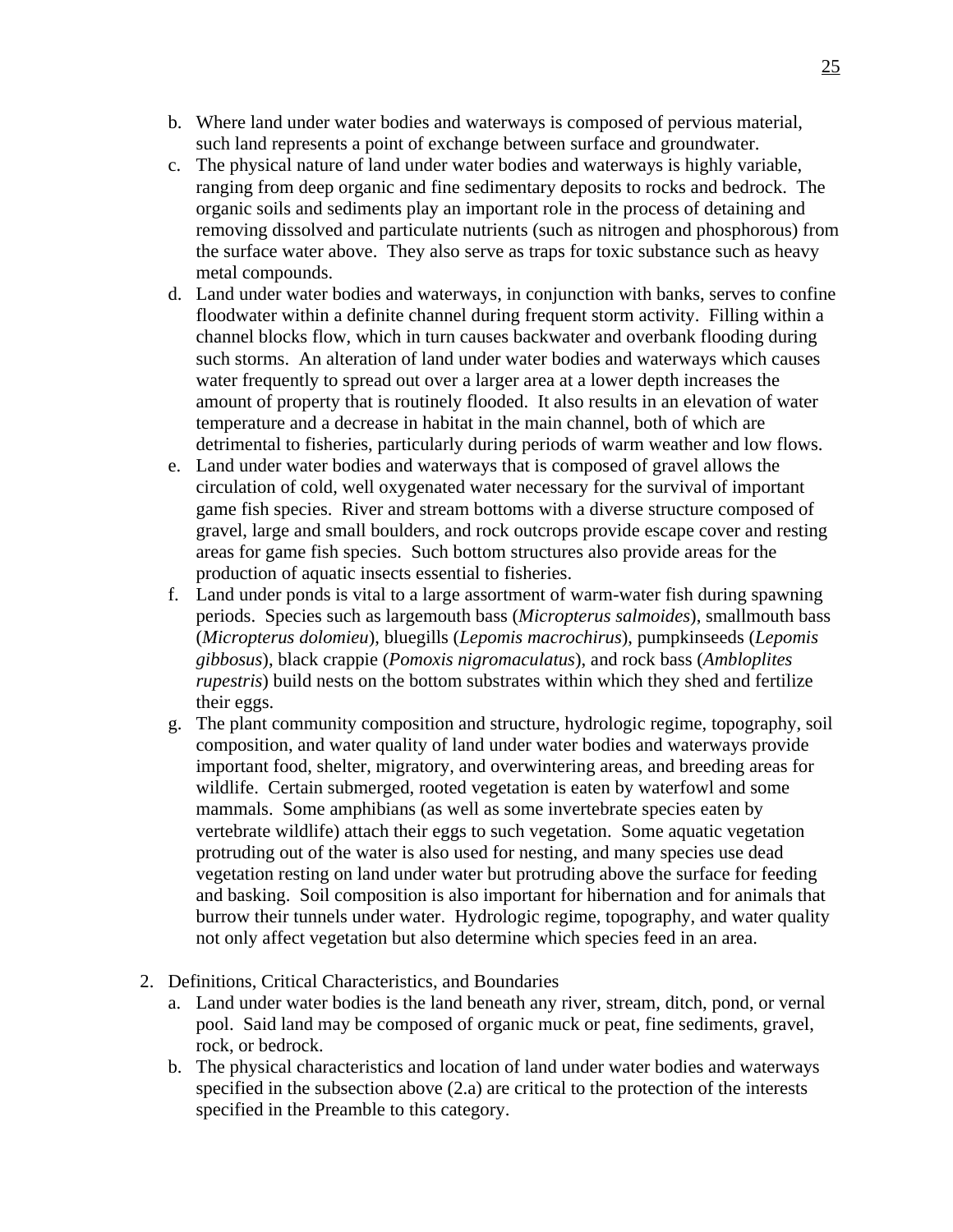- c. The boundary of land under water bodies is the mean annual low water level.
- 3. Presumptions
	- a. Where a project involves removing, filling, dredging, or altering any land under a water body or waterway, the Commission shall presume that such an area is significant to the interests specified in the Preamble above. This presumption is rebuttable and may be overcome upon a clear showing that said land does not play a role in the protection of said interests. In the event that the presumption is deemed to have been overcome, the Commission shall make a written determination to this effect, setting forth the grounds.
	- b. Land within 100 feet of land under water bodies is likely to be significant to the protection and maintenance of the land under the water bodies, and therefore to the protection of the interests which these water bodies serve to protect.
- 4. General Performance Standards
	- a. Where the presumption set forth above (C.3) is not overcome, any proposed work permitted by the Commission on land under water bodies or within 100 feet of land under water bodies shall not impair the following:
		- i. the water-carrying capacity within the defined channel, as provided by said land in conjunction with the banks;
		- ii. ground and surface water quality;
		- iii. the capacity of said land to provide breeding habitat, escape cover, and food for fisheries; or,
		- iv. the capacity of said land to provide important wildlife habitat functions.
	- b. Notwithstanding the provisions of 4.a above, no project may be permitted which will have any adverse effect on specified habitat sites of rare plants or rare vertebrate or invertebrate species as identified by procedures established under 310 CMR 10.59.

# **D. Bordering Land Subject to Flooding**

- 1. Preamble
	- a. Land bordering a waterway or water body subject to flooding is likely to be significant to flood control and storm damage prevention. Such land provides a temporary storage area for flood water that has overtopped the bank of a river, stream, or ditch, or the basin of a pond or pool.
	- b. During periods of peak runoff, flood waters are both retained (slowly released through evaporation and percolation) and detained (slowly released through surface discharge) by bordering land subject to flooding.
	- c. Over time, incremental filling of bordering land subject to flooding increases the extent and level of flooding. Filling causes lateral displacement of ponded water onto contiguous properties, which may result in damage to said properties.
	- d. Land subject to flooding is likely to be significant habitat for various plant and animal species.
- 2. Definitions, Critical Characteristics, and Boundaries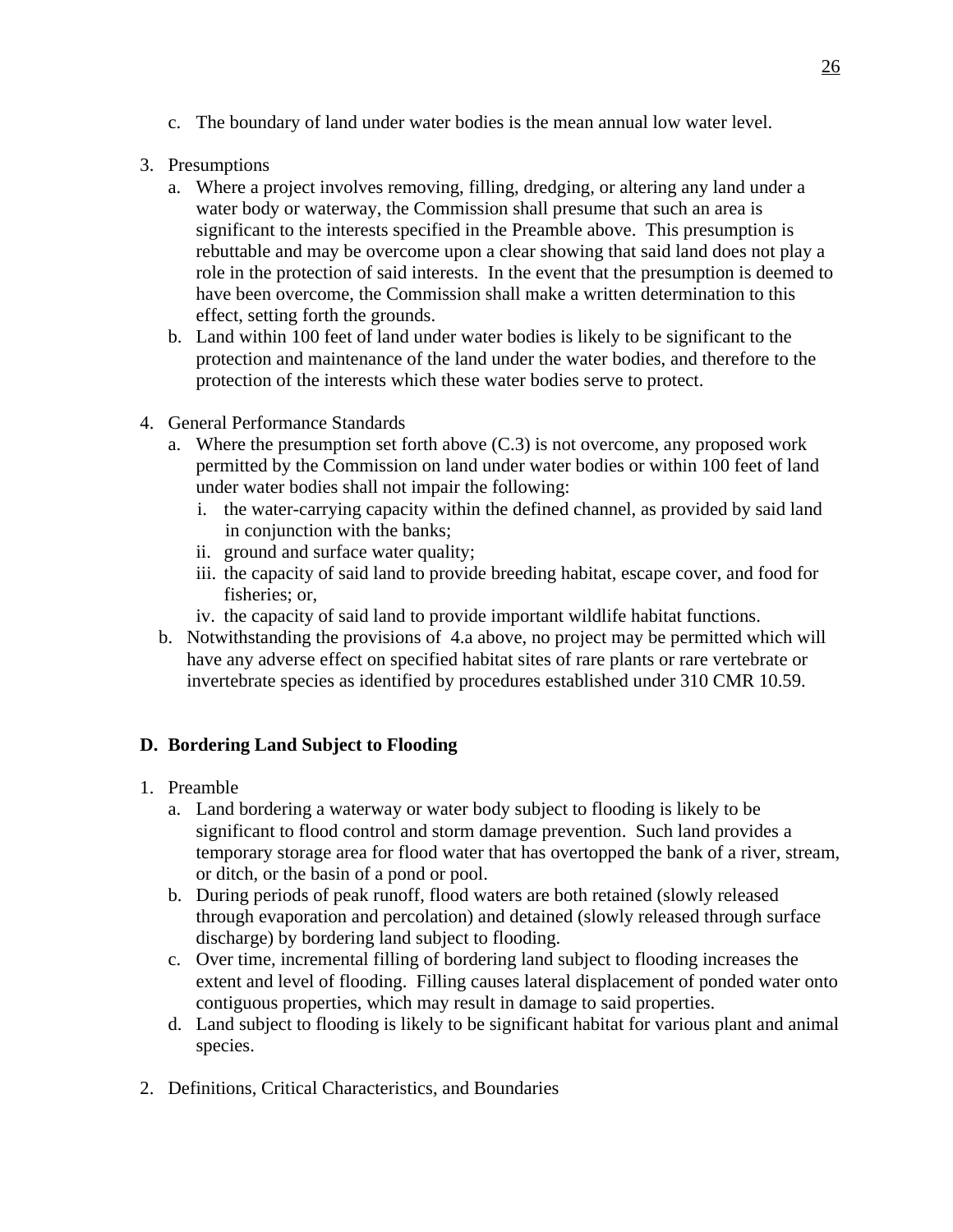- a. Bordering land subject to flooding is an area with a low, flat topography adjacent to and subject to inundation by flood waters rising from rivers, streams, ditches, ponds, or water courses. It extends from the banks of said waterways or water bodies, or from any bordering vegetated wetlands adjacent to said waterways or water bodies.
- b. The topography and location of bordering land subject to flooding as specified in 2.a above make such lands critical to the protection of the interests specified in D.1 above. Where bordering land subject to flooding is significant to the protection of wildlife habitat, the physical characteristics as described in 310 CMR 10.57(1)(a) are critical to the protection of that interest.
- c. The boundary of bordering land subject to flooding is the estimated maximum lateral extent of flood water which will theoretically result from the statistical 100-year frequency storm. Said boundary shall be determined by reference to the most recently available flood profile data prepared for Amherst under the National Flood Insurance Program (NFIP), currently administered by the federal Emergency Management Agency (FEMA). Where NFIP profile data is unavailable, the boundary shall be the maximum lateral extent of flood water which has been observed or recorded. In the event of a conflict, the Commission may require the applicant to determine the boundary by engineering calculations.
- d. The boundary of the ten year floodplain is the estimated maximum lateral extent of the flood water which will theoretically result from the statistic ten-year frequency storm. Said boundary shall be determined as specified under 310 CMR 10.57 (2)(a)3, except that where NFIP Profile data in unavailable, the boundary shall be the maximum lateral extent of flood water which has been observed or recorded during a 10 year frequency storm and, in the event of conflict, engineering calculations under 310 CMR 10.57 (2)(a)3.a shall be based on a design storm of 48/10 (4.8) inches of precipitation in 24 hours.
- 3. Presumptions
	- a. The boundary of bordering land subject to flooding as determined by NFIP shall be presumed accurate. This presumption may be overcome only by credible evidence from a registered professional engineer or other qualified professional.
	- b. Where a proposed activity involves removing, filling, dredging, or otherwise altering land subject to flooding, the Commission shall presume that such an area is significant to the protection of the interests specified in D.1 above. This presumption is rebuttable and may be overcome only upon a clear showing that said land does not play such a role. In the event that the presumption is deemed to have been overcome, the Commission shall make a written determination to this effect, setting forth its grounds.
- 4. General Performance Standards
	- a. Compensatory storage shall be provided for all flood storage volume that will be lost as the result of a proposed project within bordering land subject to flooding, when in the judgment of the Commission said loss will cause an increase or will contribute incrementally to an increase in the horizontal extent and level of flood waters during peak flows. Compensatory storage shall mean a volume not previously used for flood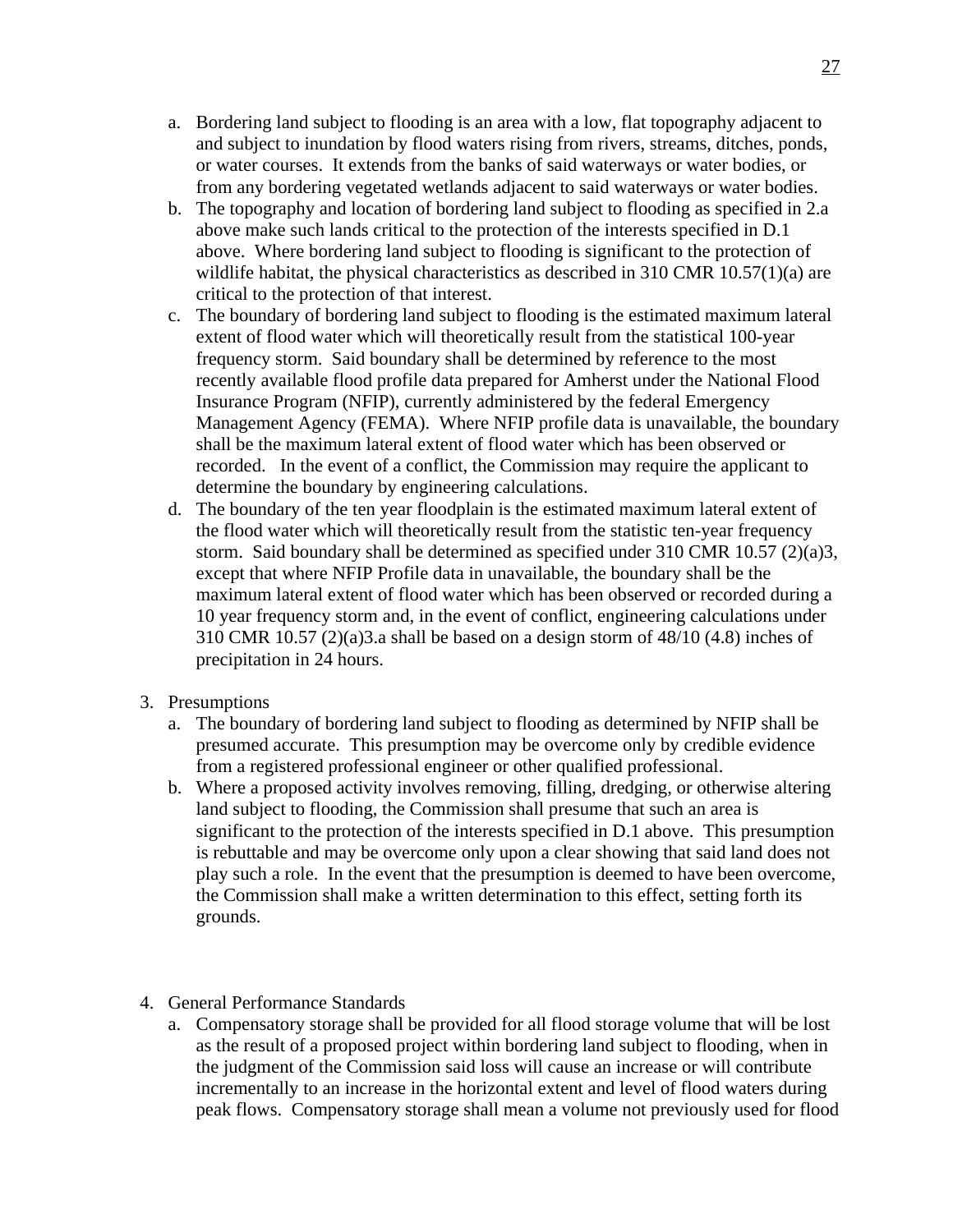storage and shall be incrementally equal to the theoretical volume of flood water at each elevation, up to and including the 100-year flood elevation, which would be displaced by the proposed project. Such compensatory volume shall have an unrestricted hydraulic connection to the same waterway or water body. Further, with respect to waterways, such compensatory volume shall be provided within the same reach of the river or stream.

- b. Work within bordering land subject to flooding, including the work required to provide compensatory storage, shall not restrict flows so as to cause an increase in flood stage or velocity.
- c. Any activity undertaken on land subject to flooding or within 100 feet of land subject to flooding shall not result in the following: (1) flood damage due to filling causing lateral displacement of water that would otherwise be confined; (2) an adverse effect on public or private water supply or groundwater supply, where said area is underlain by pervious material; (3) an adverse effect on the capacity of said area to prevent pollution of groundwater, where the area is underlain by pervious material covered by a mat of peat or muck; or (4) an impairment of the area's capacity to provide wildlife or rare plant species habitat.
- d. A project or projects on a single lot, for which Notice(s) of Intent is filed on or after November 1, 1987, that (cumulatively) alter(s) up to 10% or 5,000 square feet (whichever is less) of land in a resource area found to be significant to the protection of wildlife habitat, shall not be deemed to impair its capacity to provide important wildlife habitat functions.
- e. Notwithstanding the above provisions, no project may be permitted that might have adverse effect on habitat sites of rare vertebrate or invertebrate species as identified on the Natural Heritage and Endangered Species Estimated Habitat Maps on file with the Commission and identified under "Estimated Habitats of Rare Wildlife' (Section 10.59) of the state Wetlands Protection Act Regulations.

# **E. Seasonal Wetlands (Temporary Ponds, Isolated Areas Subject to Flooding, and Vernal**

 **Pools)**

- 1. Preamble
	- a. Seasonal wetlands, found in flood plains and in saddles at the base of slopes, temporarily confine water during periods of high water table or high input from spring runoff, snowmelt, or heavy precipitation, and thus are likely to be locally significant for flood control, storm damage prevention, and groundwater and public and private water supply. Such wetlands are characteristically small, but there is no minimum threshold size and a given pool can vary in size from year to year depending upon the amount of rainfall or snowmelt.
	- b. Where such areas are underlain by pervious materials, they form a point of exchange between ground and surface water, and so are likely to be significant to public or private water supply and to groundwater supply. Where such land is underlain by pervious materials covered by a mat of organic peat and muck which detains and removes contaminants, it is likely to be significant in the prevention of pollution from substance such as herbicides, pesticides, fertilizers, road salts, and septic system discharges.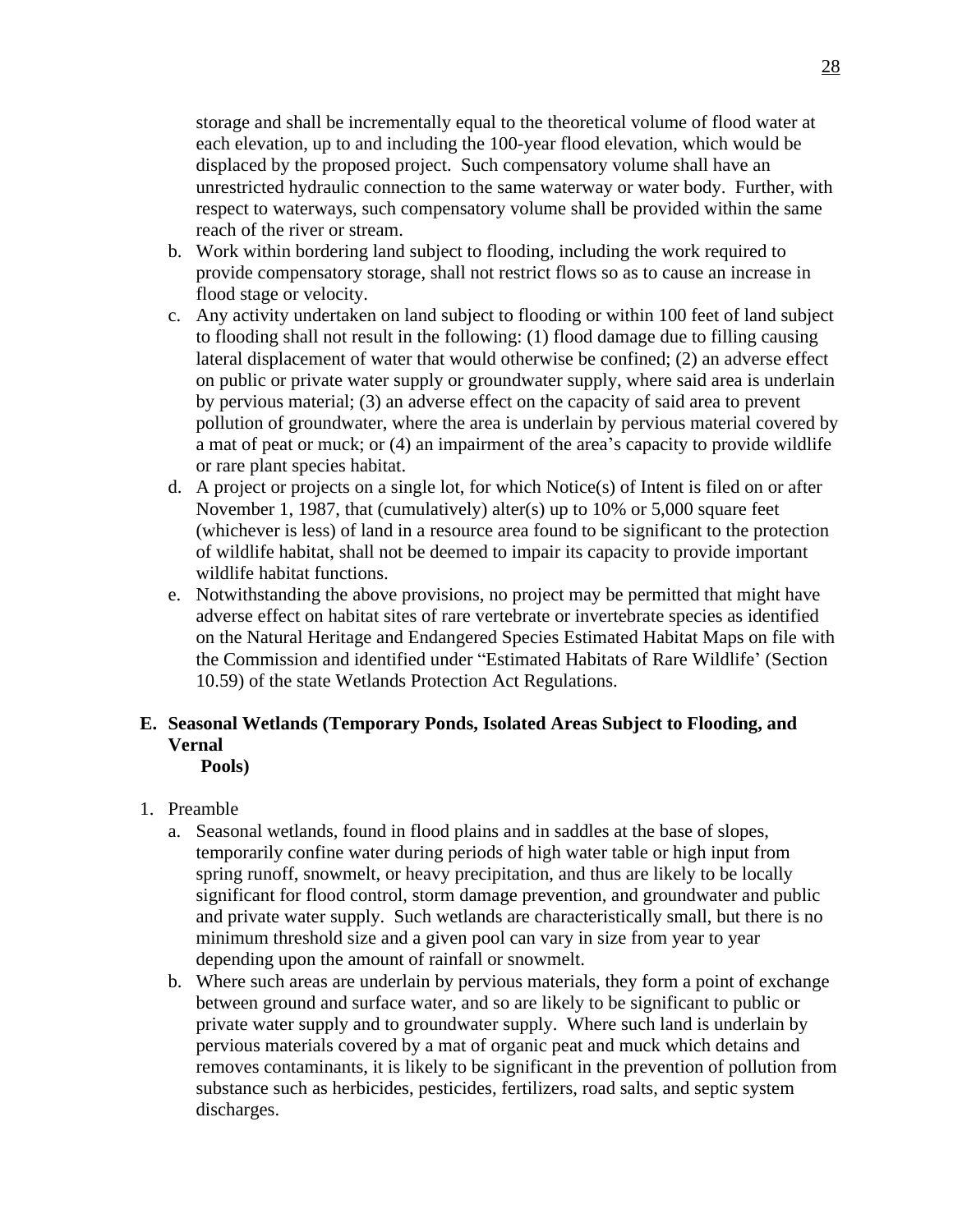- c. Vernal pools, which are seasonal wetlands that confine water for a minimum of two continuous spring months but lack vertebrate predators such as adult fish, are significant in the support of duckweed, caddis flies, and mollusks, thus providing habitat for members of the fingernail and pea clam family (*Sphaeriidae*), numerous amphibians, reptiles (including spotted turtle, painted turtle, and snapping turtle) and a number of other animals.
- d. Vernal pools, in addition, provide critical breeding habitat for the Jefferson salamander (*Ambystoma jeffersonianum*), blue-spotted salamander (*A. laterale*), marbled salamander (*A. opacum*), spotted salamander (*A. maculatum*), and wood frog (*Rana sylvatica*), as well as feeding and occasional breeding habitat for the gray treefrog (*Hyla versicolor*), spring peeper (*H. crucifer*), American toad (*Bufo americanus*), and four-toed salamander (*Hemidactylium scutatum*).
- e. Land under vernal pools is crucial breeding habitat for amphibian species, and, as most of these amphibians remain near the breeding pool during the remainder of their lifecycle, areas immediately surrounding vernal pools are critical in serving all of the non-breeding habitat functions of amphibians that require the pools for breeding. Such areas also provide food for many reptiles, birds, and mammals.
- 2. Definitions, Critical Characteristics, and Boundaries
	- a. Seasonal wetlands (isolated areas subject to flooding and temporary ponds) constitute land that does not border on a river, stream, or pond, but that contains a depression or closed basin which holds water for an extended period of time or even continuously but is too small to be called a pond or lake. The depression may occur in otherwise flat topography, where the water may pool to the surface at least once a year or may be contained in the top 24 inches of soil, or may occur on a downslope of a sidehill steep.
	- b. Seasonal wetlands typically produce a well-developed layer of organic matter, primarily through trapping airborne leaves in the fall. The presence of water-stained leaves in a dry depression is a good indicator that the area temporarily serves to pool water.
	- c. The vegetation and soil of seasonal wetlands may be like the vegetative community and hydric soil found in a freshwater wetland, or, if the presence of water is of short duration, the vegetation and soil may be those of a seasonal wetland.
	- d. The boundary of a seasonal wetland shall be defined as one of the following (depending upon the available information), with the measuring method containing the largest area being adopted: 1) an area consisting of at least 50% of the natural vegetative community of obligate or facultative wetland species; 2) the broadest extent of pooling observed or recorded in said area; 3) the extent of the presence of water stained leaves; 4) the extent of the presence of caddis fly cases and/or fingernail or pea clams; 5) the area calculated to be inundated by runoff from the 100-year storm; or, 6) the area of hydric soil.
	- e. Vernal pools are seasonal wetlands in the form of isolated depressions or closed basins which temporarily (for a minimum of two continuous spring months in most years) confine water during periods of high water table or high input from spring runoff, snowmelt, or heavy precipitation. Being free of adult fish populations and other vertebrate predators, they support populations of non-transient macroorganisms, duckweed, caddis flies, and mollusks, and provide habitat for members of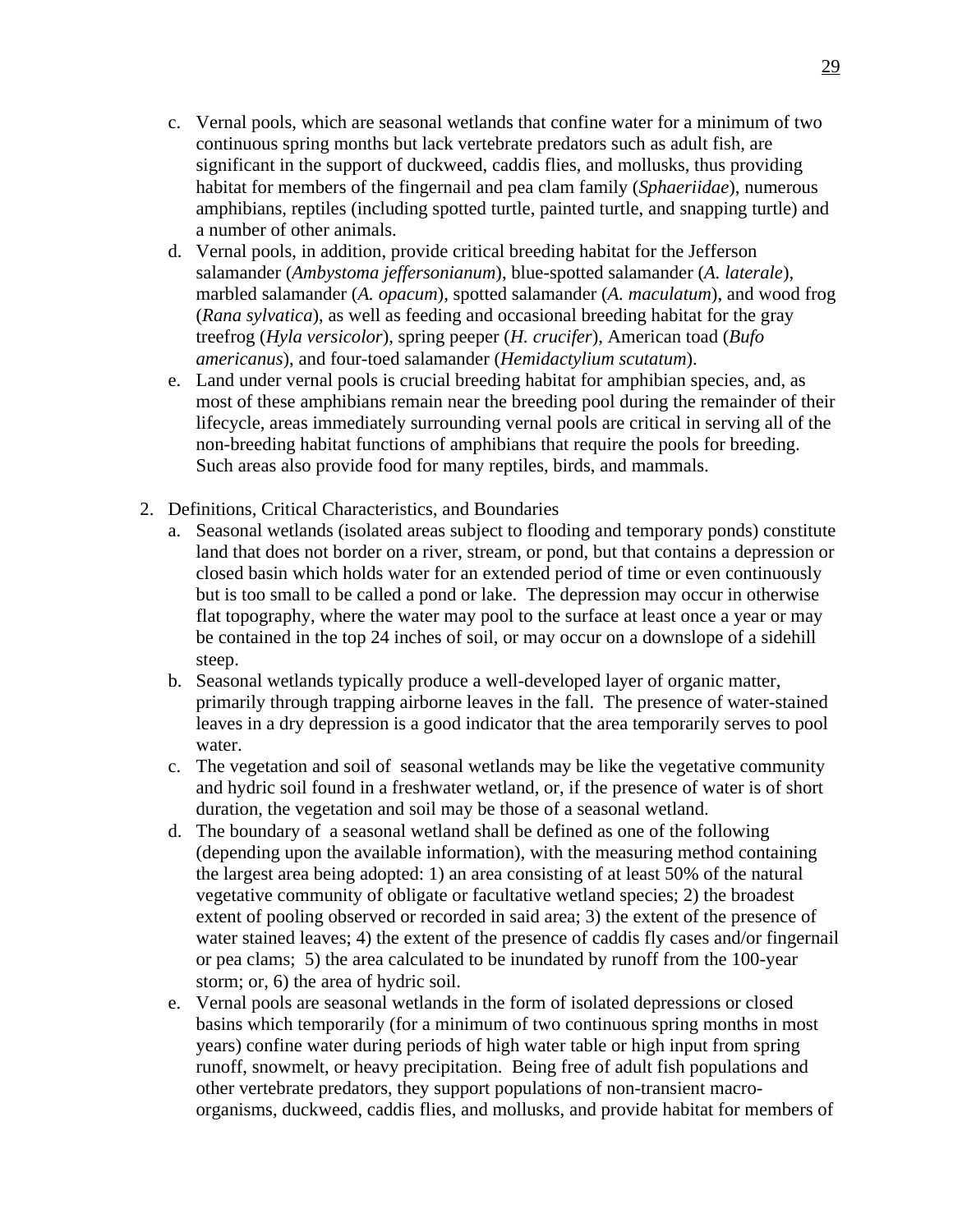the fingernail and pea clam family (*Sphaeriidae*), numerous amphibians, reptiles (including spotted turtle, painted turtle, and snapping turtle), and a number of other animals.

# 3. Presumptions

- a. Where a proposed activity involves the removing, filling, dredging, or otherwise altering of a seasonal wetland, the Commission shall presume that such an area, as well as the area within 100 feet of the mean annual boundary of said wetland, is significant to the interests identified in the preamble and, in the case of vernal pools, to the protection of wildlife habitat, particularly amphibian breeding habitat. This presumption is rebuttable and may be overcome upon a clear showing that the seasonal wetland does not play a role in the protection of wildlife habitat. In the event that the presumption is deemed to have been overcome, the Commission shall make a written determination to this effect, setting forth its grounds.
- b. Since a seasonal wetland may also be significant for the prevention of flooding and flood damage, protection of public and private water supplies and groundwater, and the prevention of pollution, if a presumption of wildlife habitat is overcome, a determination for these other interests may be considered as set forth under Section D above.
- c. Provided the isolated wetland subject to flooding is not a vernal pool and is less than 500 square feet in size, it is presumed not to be significant to the resource areas protected by the bylaw.

# 4. General Performance Standards

Where the presumptions set forth in E.3 above are not overcome, any proposed work permitted by the Commission on seasonal wetlands or within 100 feet of seasonal wetlands shall not result in the following:

- a. Any impairment of the capacity of the seasonal wetland, as well as the area within 100 feet of the mean annual boundary of said wetland, to provide wildlife habitat.
- b. Flood damage due to filling that causes lateral displacement of water which would otherwise be confined within said area.
- c. An adverse effect of public and private water supply or groundwater supply, where said area is underlain by pervious material.
- d. An adverse effect on the capacity of said area to prevent pollution of groundwater, where said area is underlain by pervious material covered by a mat of organic peat and muck.
- e. An adverse effect on specified wildlife habitat of rare vertebrate or invertebrate species, as identified by procedures established under 310 CMR 10.59.

# **F. Limited Projects**

Notwithstanding the provisions of IV.A through IV.E above, the Commission may issue a Permit and impose such conditions as will contribute to the interests identified in the bylaw permitting limited projects as specified in the state Wetlands Protection Act Regulations, 310 CMR 10.53 (3).

# **G. Buffer Zones**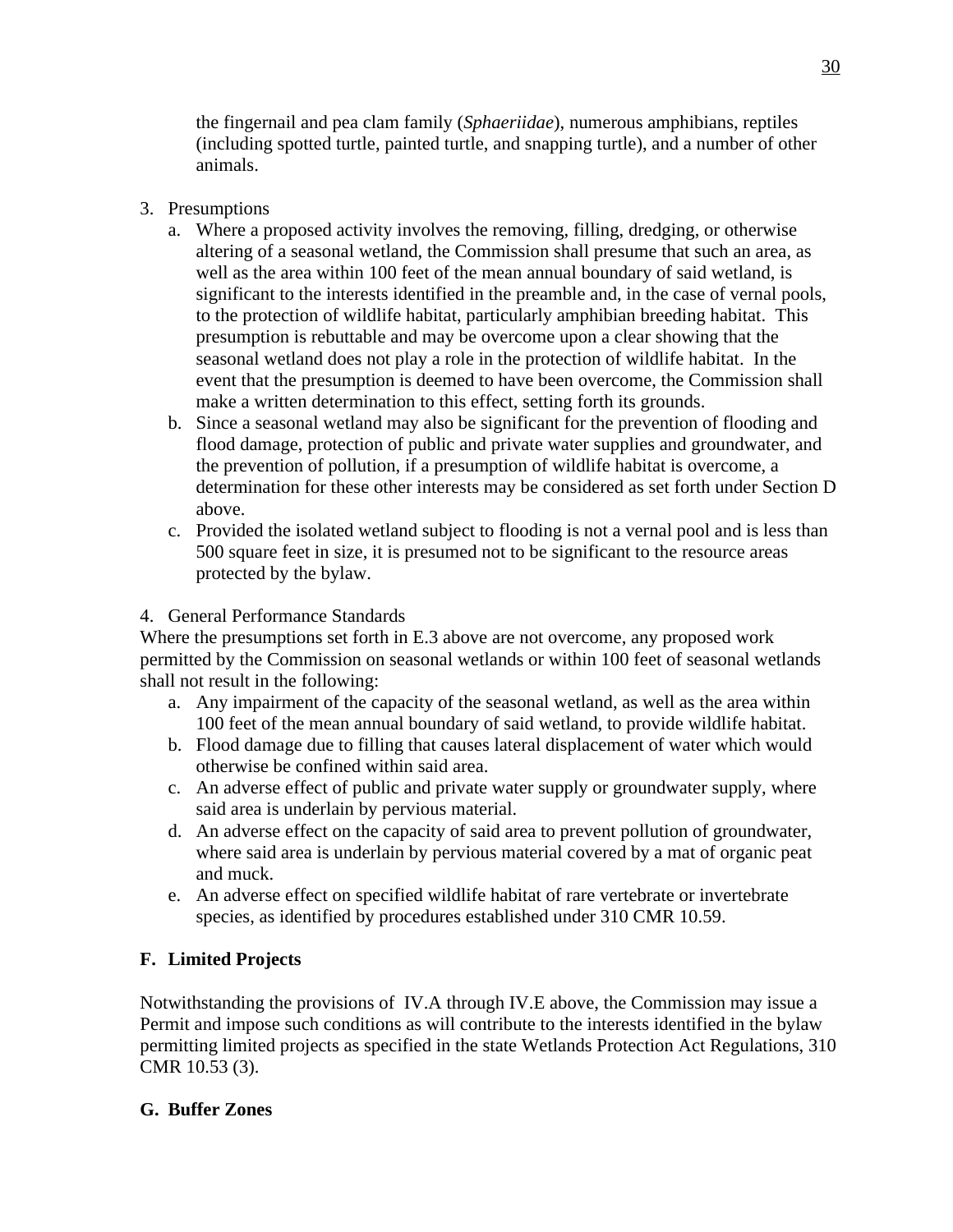#### 1. Preamble

- a. Any project undertaken near a wetlands resource area has a high likelihood of altering that area, either immediately, as a consequence of construction, or over a longer period of time, as a consequence of daily operation of the completed project. Accordingly, these regulations require that any person intending to perform work within 100 feet of a resource area must submit to the Commission either a Request for Determination of applicability or a Notice of Intent application. In this way the Commission has an opportunity to review the proposed project to determine whether any alteration of a neighboring resource area will occur, and whether any resulting alteration is in compliance with other applicable performance standards.
- b. If, in response to a Request for Determination of applicability, the Commission finds that work within the Buffer Zone will not alter the resource area, it may issue a Negative Determination of applicability, with or without conditions.
- 2. Definitions and Critical Characteristics
	- a. The Buffer Zone is that area of land extending 100 feet *horizontally* outward from the boundary of any resource area specified in IV.A through IV.E above.
	- b. Vegetative cover and soils within the Buffer Zone filter runoff , thus protecting water quality within the resource area. The vegetation and soils may also slow surface runoff, thereby permitting infiltration of precipitation, thus maintaining the hydrologic regime to which the resource area is adapted.
	- c. Vegetative cover, soils, and topography may help to control the surface and groundwater regime in the resource area in a Buffer Zone even where drainage is not towards a resource area.

#### 3. Presumptions

a. The Commission shall presume that work in the types of projects listed below, within the designated distances from a resource area, will result in alteration of the resource area. For purposes of the table below: "work" means filling, excavating, grading, operating construction equipment, and storing or stockpiling earth or construction materials; "building" means a structure requiring a building permit.

| Type of Project                                                          | No-work Distance<br>from Resource Area | <b>Building Set-back Limit</b>          |  |
|--------------------------------------------------------------------------|----------------------------------------|-----------------------------------------|--|
| Residential lot                                                          | 30 ft.                                 | 50 ft.                                  |  |
| Subdivision lot                                                          | $30$ ft.                               | 50 ft.                                  |  |
| (with lot preparation done)<br>in conjunction with road<br>construction) |                                        |                                         |  |
| Commercial/Industrial                                                    | $30$ ft.                               | $75$ ft.                                |  |
| Driveways/Utilities                                                      |                                        | 25 ft. (except for permitted crossings) |  |
| Parking lot                                                              | 25 ft.                                 |                                         |  |
| Other roads                                                              |                                        | 25 ft. (except for permitted crossings) |  |
| <b>Vernal Pools</b>                                                      | 100 ft.                                | 100 ft.                                 |  |

These presumptions are rebuttable and may be overcome upon a clear showing that the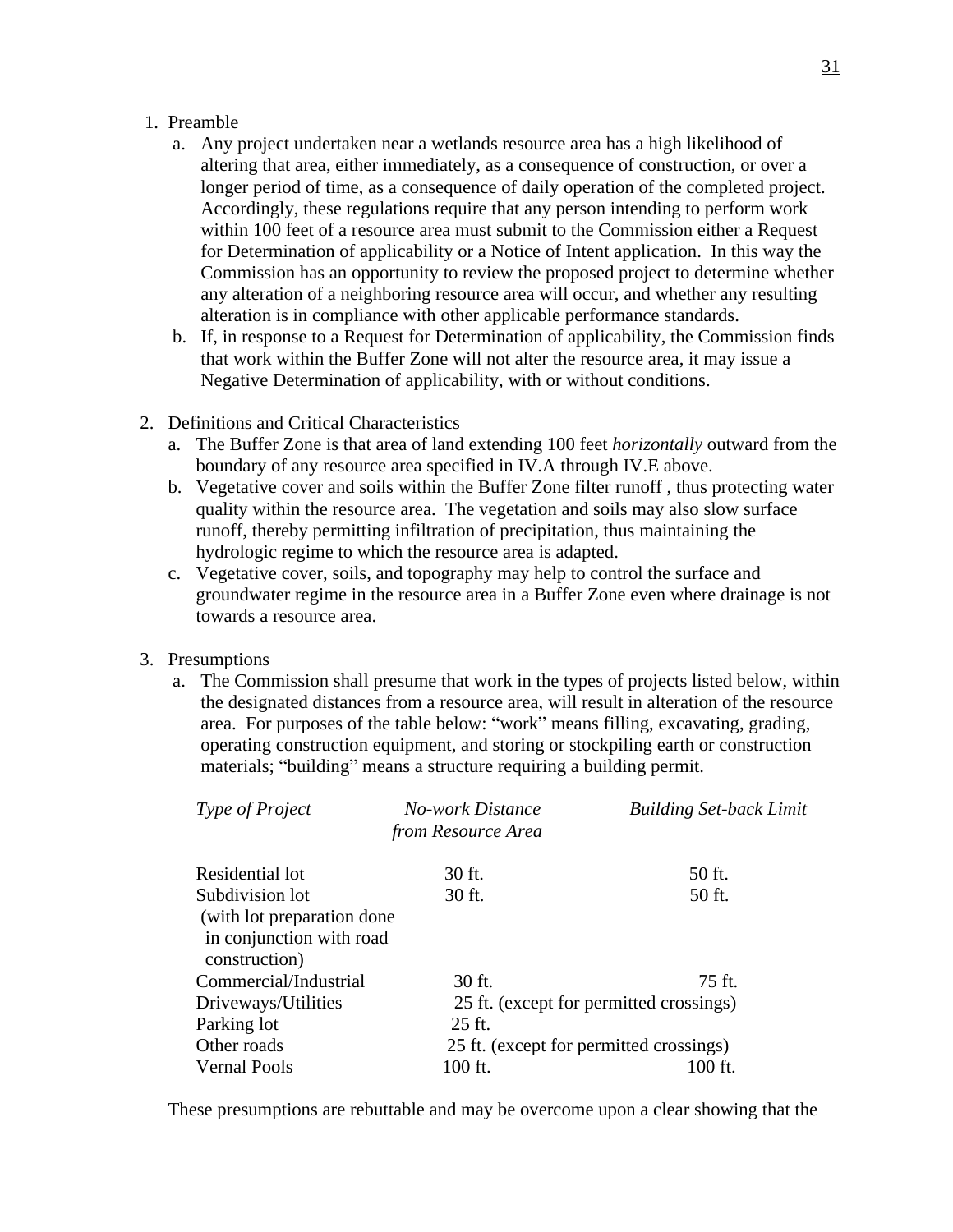nature of the proposed work, special design measures, construction controls, or site conditions will prevent alteration of the resource area.

- b. The following activities in the Buffer Zone are presumed not to alter a resource area, but still require (as a minimum) filing of a Request for Determination of Applicability in order for the Commission to determine whether this presumption applies:
	- i. discharge of subsurface drainage from a single lot or residential building;
	- ii. discharge of roof and driveway runoff from a total impervious area of less than 4000 square feet (per project) meeting the above separation distances;
	- iii. landscape plantings of non-invasive species, provided that areas disturbed are mulched immediately and there is no change in grade;
	- iv. construction or installation of fences or structures not requiring a building permit;
	- v. percolation tests or soil borings carried out to gather information for submittal with a Notice of Intent application.

 These presumptions are rebuttable and may be overcome when the nature of the work or site conditions will result in alteration of the resource area unless special preventive measures are taken.

- 4. General Performance Standards
	- a. Work within the Buffer Zone shall result in either no alteration of a resource area, or in alteration permitted by the Commission that complies with the applicable performance standards for the resource area and any other conditions the Commission may require to enforce those performance standards.
	- b. For small projects such as single-family lots, point discharge of surface runoff within or through a Buffer Zone shall be controlled to minimize increase in peak flow in the watercourse downstream of the discharge point for the runoff, as determined for the 2-year, 10-year, and 100-year storms, and to cause no increase in flood elevations outside the project site.
	- c. For large projects, Massachusetts storm water management standards shall apply.

# **V. FILING FEES, PLAN REQUIREMENTS, AND WORK CONDITIONS**

# **A. Filing Fees**

- 1. Preamble
	- a. Any person filing an Application for Permit or Request for Determination pursuant to the bylaw shall, at the same time, pay a filing fee in accordance with the Filing Fee Schedule.
	- b. If the project is other than an addition or alteration to a one-family or two-family dwelling or related parking structures, the person shall agree, in writing, to pay the fees, costs, and expenses of any expert consultant deemed necessary by the Commission to review the Application for Permit or Request for Determination.
	- c. Municipal projects are exempt from these requirements.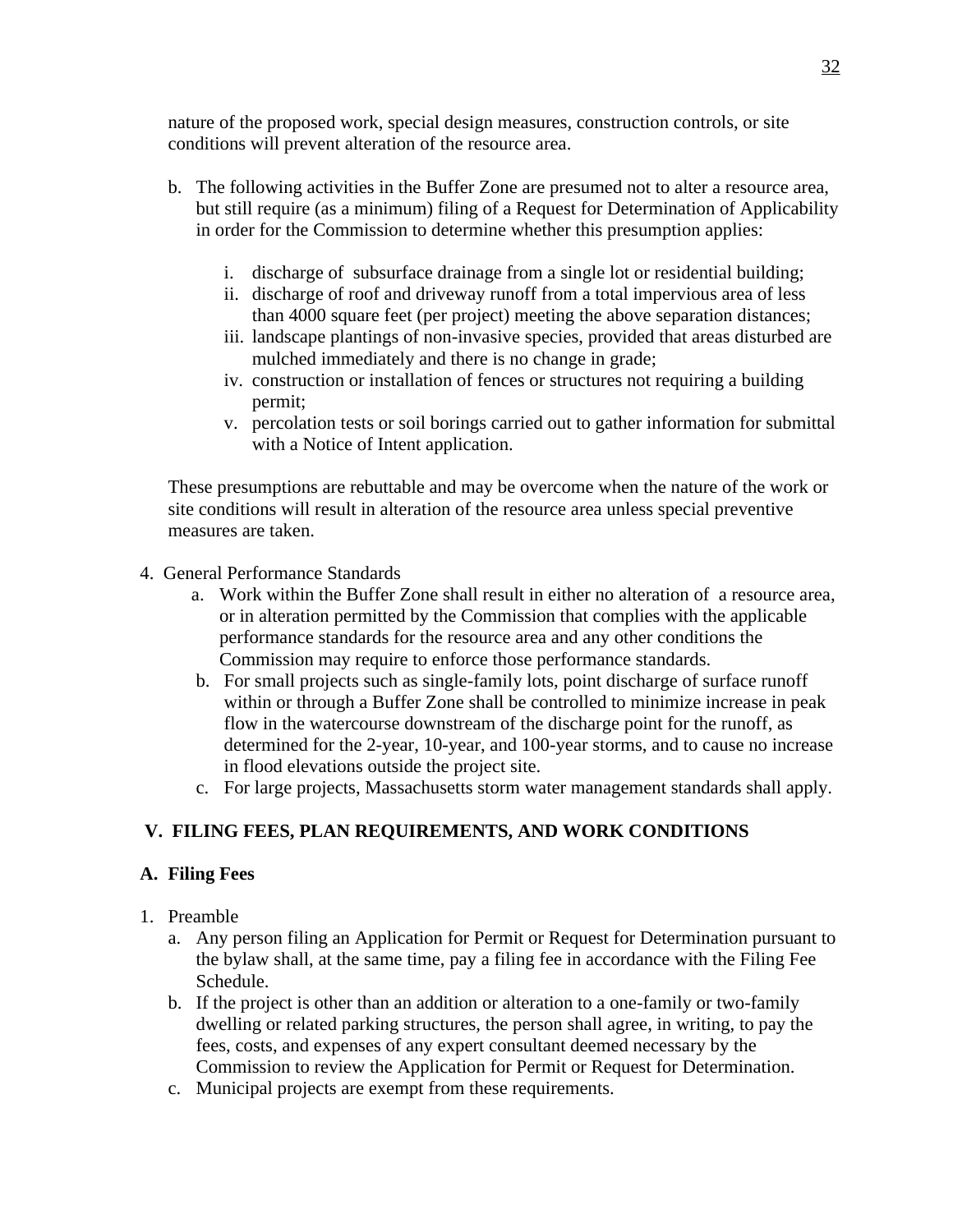- 2. Permit Fee Schedules
	- a. Request for Determination i. \$50 for the first five acres or less ii. \$5 for each additional acre or part
	- b. Abbreviated Notice of Resource Area Delineation \$2 per linear foot of determined bordering vegetated wetland: i. up to a maximum of 100 feet (\$200) for a single-family lot; ii. up to a maximum of 1,000 feet (\$2,000) for a commercial subdivision or industrial development, or a subdivision with more than four lots.
	- c. Notice of Intent
		- Where proposed work falls under the jurisdiction of the Town of Amherst Wetland Protection Bylaw, only the town's portion of the state filing fee shall be submitted.
	- d. Amended Order of Conditions \$100
	- e. Extension of Order of Conditions \$50
	- f. Certificate of Compliance \$50
	- g. Emergency Certification \$75
	- h. Re-issue Order of Conditions or Certificate of Compliance \$50
- **B.** Plan Requirements for Requests for Determination Any person filing a Request for Determination shall adhere to the plan requirements specified for the state form WPA 1.

#### **C. Plan Requirements for Notices of Intent**

- 1. Preamble
	- a. Plans shall describe the proposed activity and its effect on the environment, with due regard shown for all natural features such as large trees, water courses and water bodies, historic features, wildlife habitat, and recreational areas.
	- b. The applicant may submit, or be required to submit, any further information which will assist in the review and which is deemed necessary to determine the proposed effect on the interests protected by the bylaw.
	- c. The applicant must submit the original material to the Commission, plus two (2) copies of the appropriate Permit Application, including an 8.5 x 11 inch reproduction of the USGS quadrangle sheet showing the project locus. In the case where the project requires two or more plans to show the locus, an 8.5 x 11 inch sheet clearly identifying the proposed site and work, with labeled boundaries of the resource areas, must be submitted.
- 2. General Submission Requirements
	- a. The names and addresses of the record owner(s), the applicant(s), and all abutters, as determined by the most recent local tax list unless the applicant shall have more recent knowledge of such abutters.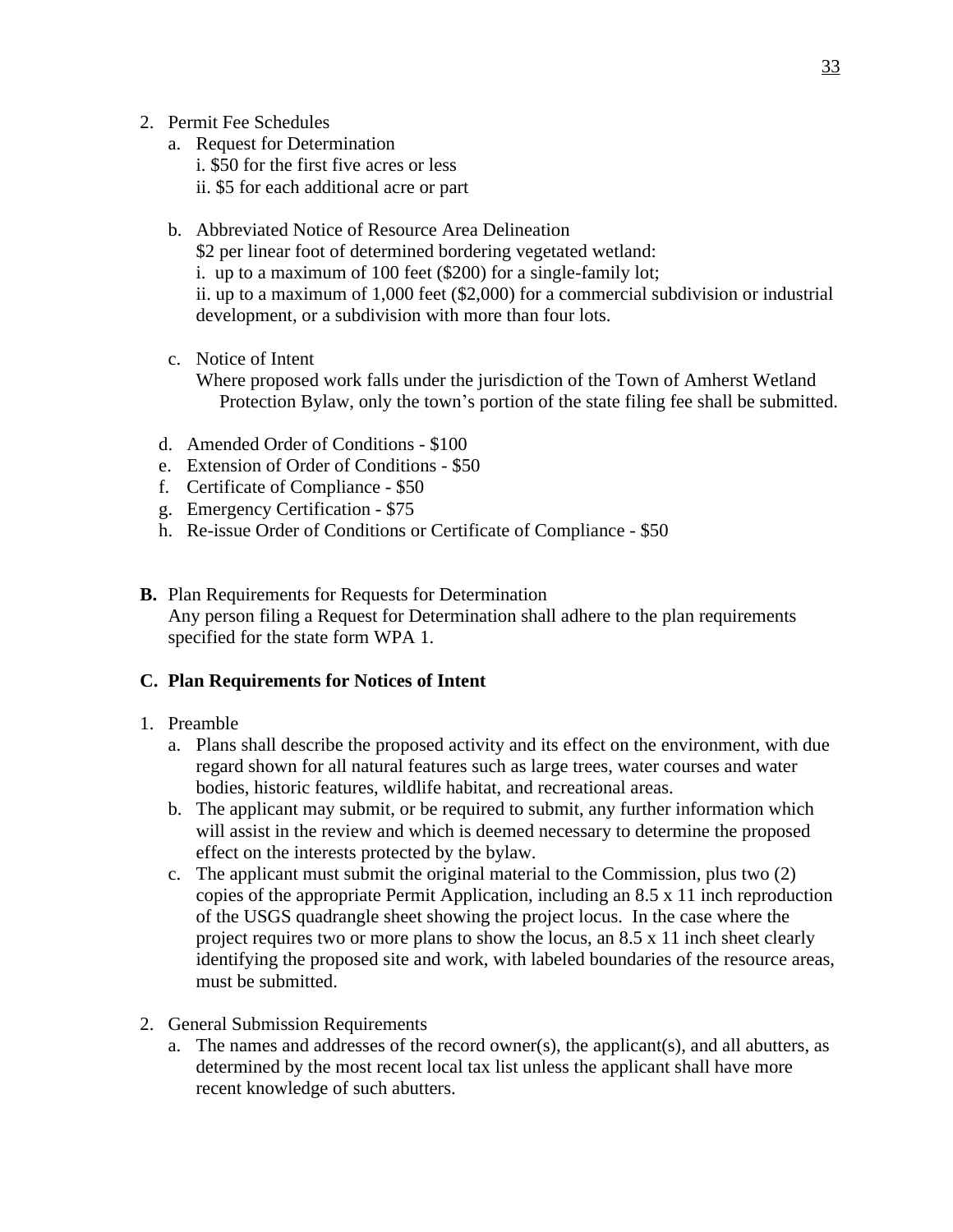- b. Description of any alteration to flood storage capacity on the site, including calculations and watershed maps. If a change of flood storage capacity is proposed, compensatory storage at every elevation in the floodplain must be indicated.
- c. Percolation test calendar dates of measurements and samplings, regardless of planned sewer connection.
- d. Soil characteristics in representative portions of the site.
- e. A runoff plan and calculations using TR-55 or the Modified Soil Cover Complex Method (for areas greater than 20 acres) and based on the 10 year, 50 year, and 100 year flood frequency event periods. Calculations must show existing and proposed runoff conditions for comparative purposes. Other methods of calculations will be considered by the Commission at its discretion based on site-specific conditions.
- f. Methods to be used to stabilize and maintain any embankments facing any wetland, or to show slope on plans of less than or equal to 3:1.
- g. A siltation and erosion control plan to be implemented during and after the work.
- 3. Detailed Plan Requirements
	- a. All drawings shall be drawn  $(1" = 40'$  max.) with the title designating the name of the project location(s), the name(s) of the person(s) preparing the drawings, and the date prepared, including all revision dates. Drawings shall be stamped and signed by a registered professional engineer or registered land surveyor of the Commonwealth of Massachusetts. Pencil notations will not be accepted.
	- b. Drawings must include numbered delineations of all wetland resource areas which have been identified by a wetland scientist, both permanent and seasonal, whether natural or man-made, and should be clearly delineated regardless of whether or not the applicant believes the work is subject to the Wetlands Protection Act (G.L. Ch. 131 Sec. 40) or the Amherst Wetlands Protection Bylaw:
	- c. Drawings must include delineations of all alterations proposed in or adjacent to wetlands and floodplains, with clear explanations of the alterations in text or footnotes,
	- d. Drawings must indicate buffer zones to all state and local resource areas
	- e. Drawings must indicate different resource areas by color coding with the recommended coding as follows: wetlands (blue), upland (brown) and open space (green).
	- f. Drawings must include the following additional information:
		- i. existing and final contours (with the contour intervals used), including pond bottom and stream invert contours
		- ii. soil characteristics in representative parts of the property, including depth of peat and soil types in wetlands, and test-boring logs
		- iii. locations, sizes, and slopes of existing and proposed culverts and pipes
		- iv. cross-sections of all wetlands, showing slopes, banks, and bottom treatments
		- v. existing and proposed water-storage capacity of the property, including the calculations and data on which the capacity is based
		- vi. effect of loss of storage on downstream channels and culverts, if filling is proposed
		- vii. location and elevation of the benchmark used for the survey
		- viii. invert elevations on catch basins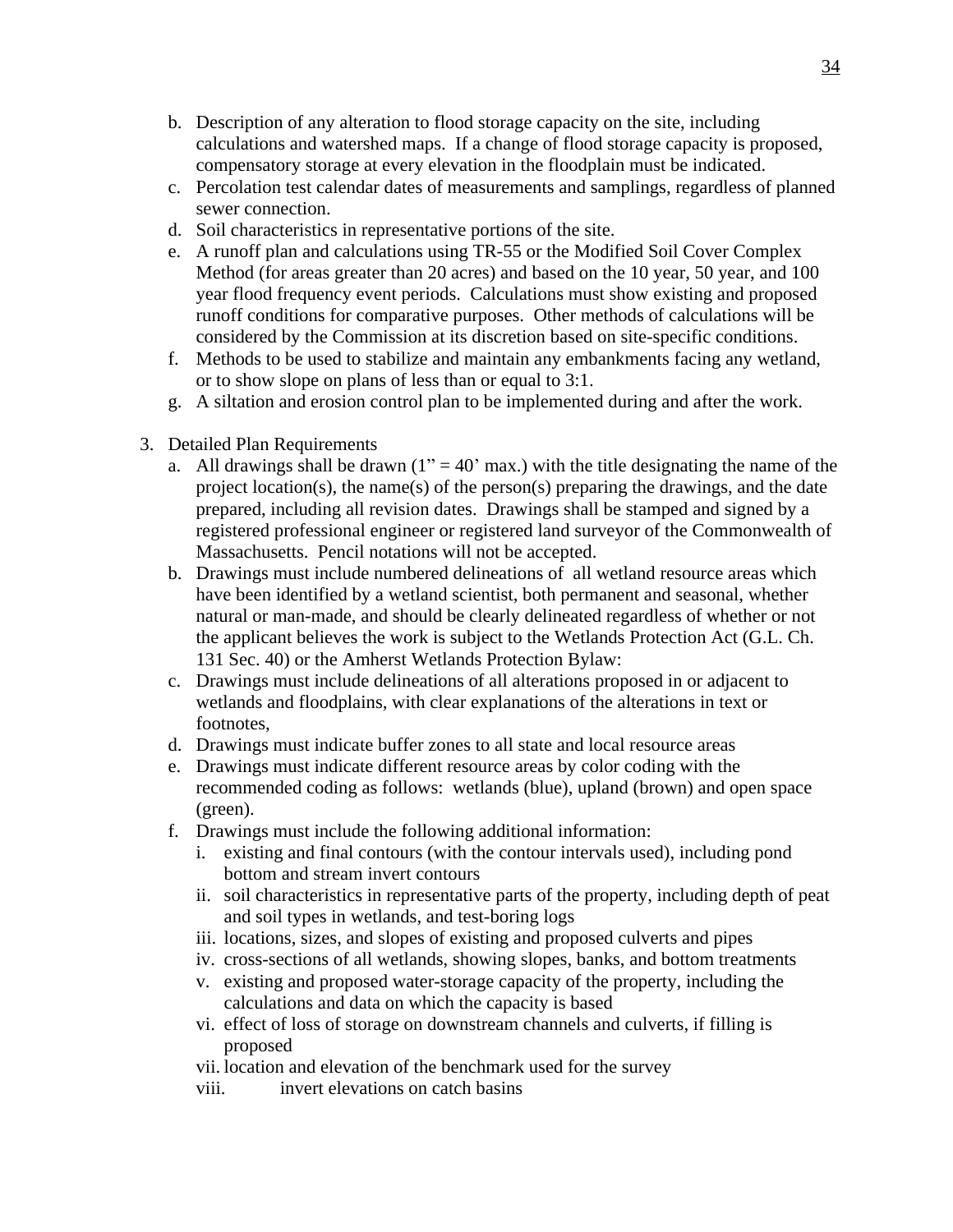- ix. proposed on-site pollution control devices, such as hooded catch basins, oil absorption pillows, detention/retention basins, flow dissipaters, or vegetative buffers
- x. locations/details of erosion control devices
- xi. Assessor's map and lot number(s)
- 4. Site Requirements Prior to Inspection
	- Before site inspections can be made by the Commission or the Commission's agent, the following conditions must be met (and please note that failure to meet these requirements may result in non-review and hence costly delay of the project):
	- a. stakes indicating the corners of proposed houses or other proposed structures nearest the wetland resource area
	- b. stakes indicating the limit of proposed work
	- c. lot number or house number posted at the location
	- d. edges of all resource areas clearly delineated with numbered flags or stakes

#### **D. Minimal Conditions Regulating the Work**

- 1. No activity may proceed until the applicant has received all other permits required by law, including but not limited to any permit required by Health Inspections, Planning Board, Zoning Board of Appeals, Department of Environmental Protection, and/or the Army Corps of Engineers.
- 2. The Commission shall receive forty-eight (48) hours advance notice, in writing, before the commencement of any activity within, or within the 100 foot buffer zone of, the resource area(s), including site preparation and construction.
- 3. The location of siltation and erosion controls shall be approved by the agent for the Commission. Such controls shall remain in place and be maintained until all disturbed areas have been stabilized to the satisfaction of the Commission.
- 4. A copy of the Permit shall be kept on-site at all times during construction. All contractors and sub-contractors engaged during construction shall be provided with a copy of the Permit, and should be prepared to produce said Permit upon request of the Commission or its agent.
- 5. Work shall proceed in strict accordance to referenced plan(s) in the Permit, and to information submitted in the Application.
- 6. All structures, facilities, and equipment as part of the project shall be continually operated and maintained so as to comply with the Permit. This provision applies specifically to all heavy equipment used on the project. Any leakage of oil, hydraulic fluid, gasoline, or any other pollutant must be cleaned up immediately, and the defective equipment responsible for said leaking shall be repaired immediately or taken off-site.
- 7. All work shall be completed in such a manner as to prevent eutrophication or sedimentation in wetlands, water bodies, or public or private water supplies.
- 8. Any substantial changes made or intended to be made in the plans shall require the applicant to file a new Notice of Intent or to inquire of the Commission, in writing or by certified mail, whether the change is so substantial as to require the filing of a new Notice.
- 9. The Permit is granted under Section VII of the Amherst Wetlands Protection Bylaw subject to the conditions proposed herein. Requests for an extension of the Permit must